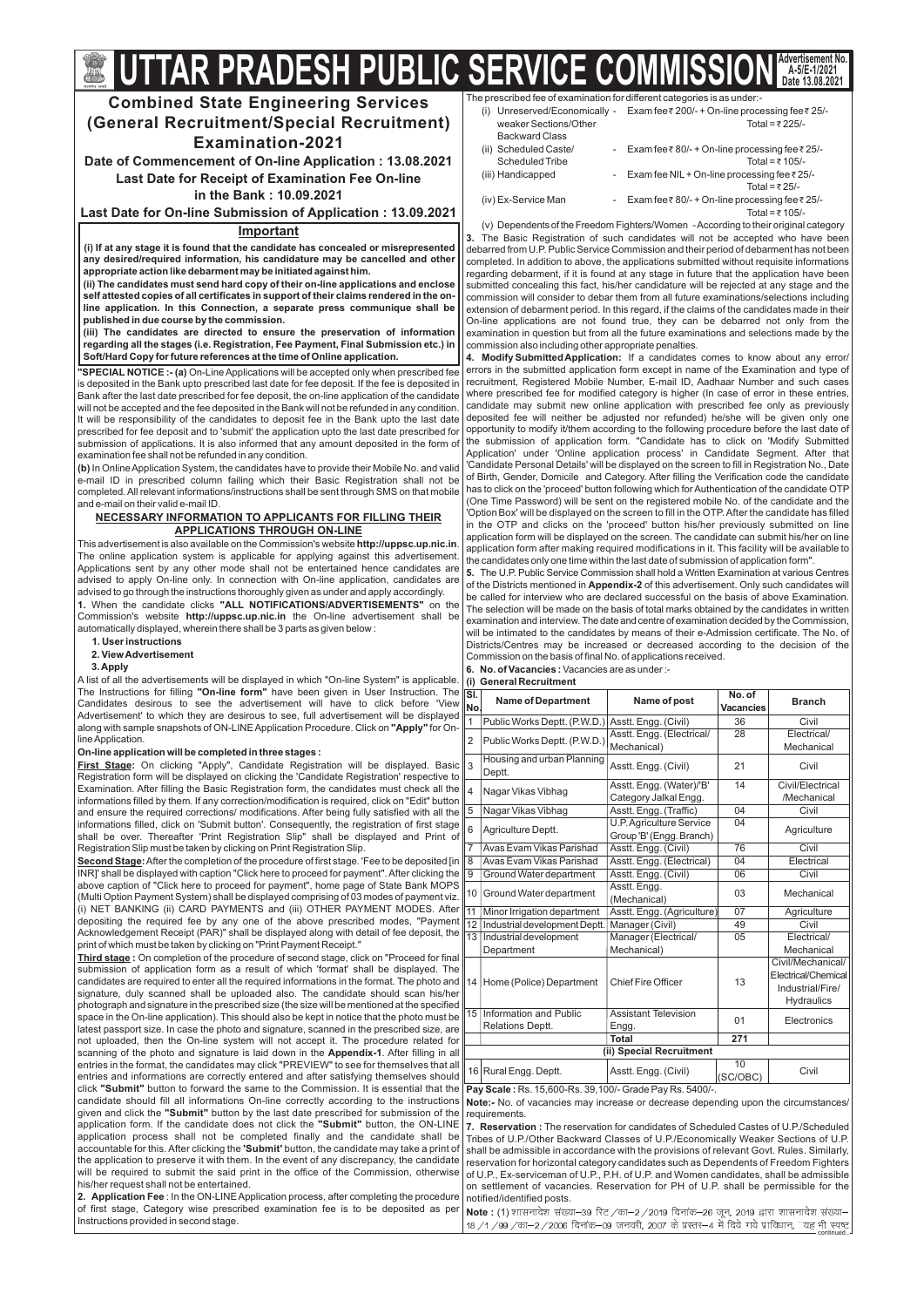## UTTAR PRADESH PUBLIC SERVICE COMMISSION (Engineering branch) recognized by Government as equivalent there to.

(Agriculture

Department)

vacancies)

(SI. No.-6 in table of

किया जाता है कि राज्याधीन लोक सेवाओं और पदों पर सीधी भर्ती के प्रक्रम पर महिलाओं को अनुमन्य उपरोक्त आरक्षण केवल उत्तर प्रदेश की मूल निवासी महिलाओं को ही अनुमन्य है" को रिट याचिका संख्या–11039 / 2018 विपिन कुमार मौर्या व अन्य बनाम उत्तर प्रदेश राज्य व अन्य तथा सम्बद्ध 6 अन्य रिट याचिकाओं में मां उच्च न्यायालय, इलाहाबाद द्वारा दिनाक- 16-01-2019 को अधिकारातीत (ULTRA VIRES) घोषित करने सम्बन्धी निर्णय के अनुपालन में शासनादेश दिनांक–09–01–2007 से प्रस्तर–04 को विलोपित किए जाने का निर्णय लिया गया है। उक्त निर्णय शासन द्वारा मां उच्च न्यायालय के आदेश  $\Delta \approx$  $-491$ 

|                  |                                                   | ואט וא טיין שויות איט וזויל א טיין וואס ויוויס א טיין וואס ויוויס א טיין וואס וואס וואס וואס וואס וואס וואס וו<br> दिनांक–16.01.2019 के विरुद्ध दायर विशेष अपील (डी) संख्या–475/2019 में मा. उच्च न्यायालय द्वारा  <b>7.</b> |                           | equal, be given preference in the matter of direct recruitment.                                                                                 |
|------------------|---------------------------------------------------|------------------------------------------------------------------------------------------------------------------------------------------------------------------------------------------------------------------------------|---------------------------|-------------------------------------------------------------------------------------------------------------------------------------------------|
|                  |                                                   |                                                                                                                                                                                                                              | <b>Assistant Engineer</b> | A candidate for direct recruitment to the service must,                                                                                         |
|                  |                                                   | पारित होने वाले अन्तिम निर्णय के अधीन होगा। (2) The Candidates claiming the benefit of                                                                                                                                       | (Civil) (Avas Evam        | besides having a thorough Knowledge of Hindi written in                                                                                         |
|                  |                                                   | reservation/age relaxation must obtain, in support of their category a certificate issued                                                                                                                                    | <b>Vikas Parishad)</b>    | Devanagri Script, hold the following qualification:                                                                                             |
|                  |                                                   | by competent authority on the proforma available on Appendix-3 of the Website of this                                                                                                                                        | (SI. No.-7 in table of    | A Degree in Civil Engineering from a University or institution                                                                                  |
|                  |                                                   | detailed advertisement and shall submit the same to the Commission when asked for.<br>(3) All Reserved category candidates of U.P. must mention their Category/Sub Category                                                  | vacancies)                | established by Law in Uttar Pradesh or from any other                                                                                           |
|                  |                                                   | in the Application. (4) Candidates claiming reservation/Age relaxation in more than one                                                                                                                                      |                           | Institution recognized by the State/Central Government or a                                                                                     |
|                  |                                                   | category will be entitled to only one concession whichever is more beneficial to them. (5)                                                                                                                                   |                           | Degree recognized as equivalent there to by the State/Cental                                                                                    |
|                  |                                                   | The Scheduled Caste, Scheduled Tribes, Other Backward Class, Economically Weaker                                                                                                                                             |                           | Government.                                                                                                                                     |
|                  |                                                   | Sections, Dependents of Freedom Fighter, Ex-service Man and PH candidates who are 8.                                                                                                                                         | <b>Assistant Engineer</b> | A candidate for direct recruitment to the service must, besides                                                                                 |
|                  |                                                   | not the permanent residents of U.P. shall not be given the benefit of reservation/Age                                                                                                                                        | (Electrical) (Avas        | having a thorough Knowledge of Hindi written in                                                                                                 |
|                  |                                                   | relaxation. (6) In case of women candidates the caste certificate issued from father side                                                                                                                                    |                           | Evam Vikas Parishad) Devanagri Script, hold the following qualification:                                                                        |
|                  | only will be treated valid.                       |                                                                                                                                                                                                                              | (SI. No.-8 in table of    | A Degree in Electrical Engineering from a University or institution                                                                             |
|                  |                                                   | 8. Conditions of Eligibility (For age relaxation only) : (I) Eligibility in case of                                                                                                                                          | vacancies)                | established by Law in Uttar Pradesh or from any other Institution                                                                               |
|                  |                                                   | Emergency Commissioned/Short Service Commissioned Officers: In accordance                                                                                                                                                    |                           | recognized by the State/Central Government or a Degree                                                                                          |
|                  |                                                   | with the provision of the G.O. No. 22/10/1976-Karmik-2-85, dated 30-1-1985 Emergency                                                                                                                                         |                           | recognized as equivalent thereto by the State/Central                                                                                           |
|                  |                                                   | Commissioned/Short Service Commissioned Officers who have not been released from                                                                                                                                             |                           | Government.                                                                                                                                     |
|                  |                                                   | Army but whose period of Army service has been extended for rehabilitation may also $\overline{9}$                                                                                                                           | <b>Assistant Engineer</b> | अनिवार्यः— भारत में विधि द्वारा स्थापित किसी विश्वविद्यालय या मान्यता                                                                           |
|                  |                                                   | apply for this examination on the following conditions: (A) Such applicants will have to                                                                                                                                     |                           | (Civil) (Ground Water प्राप्त संस्था से न्यूनतम 60 प्रतिशत अंको सहित सिविल अभियन्त्रण                                                           |
|                  |                                                   | obtain a certificate of the competent authority of Army, Navy, Air Force to the effect that their<br>period of Service has been extended for rehabilitation and no disciplinary action is pending                            | department)               | में स्नातक उपाधि या इन्स्टीट्यूशन ऑफ इंजीनियर्स (इण्डिया) (सिविल                                                                                |
|                  |                                                   | against them. (B) Such applicants will have to submit in due course a written undertaking                                                                                                                                    | (SI. No.- 9 in table      | अभियंत्रण शाखा) का सहयुक्त सदस्य या सरकार द्वारा उसके समकक्ष                                                                                    |
|                  |                                                   | that in case they are selected for the post applied for, they will get themselves released                                                                                                                                   | of vacancies)             | मान्यता प्राप्त कोई उपाधि।                                                                                                                      |
|                  |                                                   | immediately from the Army Service. The above facilities will not be admissible to                                                                                                                                            |                           | अधिमानी- (1) 60 प्रतिशत अंको सहित भू-गर्भ भू-जल (ग्राउन्ड वाटर                                                                                  |
|                  |                                                   | Emergency/Short Service Commissioned Officers, if (a) he gets permanent Commission                                                                                                                                           |                           | हाइड्रोलॉजी) में स्नातकोत्तर डिप्लोमा।                                                                                                          |
|                  |                                                   | in the Army, (b) he has been released from the Army on tendering resignation, (c) he has                                                                                                                                     |                           | (2) भू-गर्भ जल अन्वेषण और समन्वेषण में 02 वर्ष का अनुभव।                                                                                        |
|                  |                                                   | been released from the Army on grounds of misconduct or physical disability or on his own                                                                                                                                    |                           | अनिवार्यः— भारत में विधि द्वारा स्थापित किसी विश्वविद्यालय या मान्यता                                                                           |
|                  | request and who gets gratuity.                    |                                                                                                                                                                                                                              | 10. Assistant Engineer    |                                                                                                                                                 |
|                  |                                                   | 9. MARITAL STATUS : Male candidates who are married and have more than one wife                                                                                                                                              |                           | (Mechanical) (Ground  प्राप्त संस्था से न्यूनतम 60 प्रतिशत अंको सहित यांत्रिक अभियन्त्रण                                                        |
|                  |                                                   | living and female candidates who have married a person already having a wife, shall not                                                                                                                                      | <b>Water department)</b>  | में स्नातक उपाधि या इन्स्टीट्यूशन ऑफ इजिनियर्स (इण्डिया) (यात्रिक                                                                               |
|                  |                                                   | be eligible unless the Hon'ble Governor has granted exemption from this condition.                                                                                                                                           | (SI. No.-10 in table      | शाखा) का सहयुक्त सदस्य या सरकार द्वारा उसके समकक्ष मान्यता                                                                                      |
|                  | 10. EDUCATIONAL QUALIFICATION :                   |                                                                                                                                                                                                                              | of vacancies)             | प्राप्त कोई उपाधि।                                                                                                                              |
|                  | SI. Name of post/                                 | <b>Qualifications</b>                                                                                                                                                                                                        |                           | अधिमानी– (1) 60 प्रतिशत अंको सहित भू–गर्भ भू–जल (ग्राउन्ड वाटर                                                                                  |
|                  | No. Name of Deptt.                                |                                                                                                                                                                                                                              |                           | हाइड्रोलॉजी) में स्नातकोत्तर डिप्लोमा।                                                                                                          |
| $\overline{1}$ . | <b>Assistant Engineer</b><br>(Civil) Public Works | Essential-Mustpossess a Bachelor's degree in Civil Engineering<br>from a university established by law in India or a qualification                                                                                           |                           | (2) भू—गर्भ जल अन्वेषण और समन्वेषण में 02 वर्ष का अनुभव।                                                                                        |
|                  | Department (P.W.D)                                | recognized by the Government as equivalent thereto.                                                                                                                                                                          | 11. Assistant Engineer    | Essential-Bachelor's degree in civil or Mechanical or                                                                                           |
|                  | (SI. No.-1 in table of                            | Preferential: A Candidate who has (1) served in the Territorial                                                                                                                                                              | (Civil/Mechanical/        | Agricultural Engineering or a degree recognized by the                                                                                          |
|                  | vacancies)                                        | Army for a minimum period of two years, or (2) obtained a 'B'                                                                                                                                                                | Agriculture)              | Government as equivalent thereto or has passed Associated                                                                                       |
|                  |                                                   | Certificate of N.C.C. or (3) Successfully completed one year                                                                                                                                                                 | (Minor Irrigation         | Membership Examination in Section 'A' and 'B' in civil or                                                                                       |
|                  |                                                   | training as trainee shall other things being equal, be given                                                                                                                                                                 | department)               | Mechanical Engineering from Institution of Engineers (India)                                                                                    |
|                  |                                                   | preference in the matter of direct recruitment.                                                                                                                                                                              | (SI. No.-11 in table      | Preferential: Candidate who has (1) Served in the Territorial                                                                                   |
| <u> 7.</u>       | <b>Assistant Engineer</b>                         | <b>Essential-</b> Degree in Electrical or Mechanical Engineering                                                                                                                                                             | of vacancies)             | Army for a minimum period of two years or (2) obtained a "B"                                                                                    |
|                  | (Electrical/                                      | from an university established by law in India or any degree                                                                                                                                                                 |                           | Certificate of N.C.C. Shall other things being equal, be given                                                                                  |
|                  |                                                   |                                                                                                                                                                                                                              |                           |                                                                                                                                                 |
|                  |                                                   |                                                                                                                                                                                                                              |                           | preference in matter of direct recruitment.                                                                                                     |
|                  | <b>Mechanical) Public</b>                         | recognised equivalent by the Govt. or passed Associate                                                                                                                                                                       |                           | <b>Essential-</b> Degree in relevant branch                                                                                                     |
|                  | <b>Works Department</b>                           | Examination of Electrical or Mechanical Engineering from City 12.   Manager                                                                                                                                                  | (Civil) Industrial        | Preferential: Candidate who has (1) Served in the Territorial                                                                                   |
|                  | (P.W.D) (SI. No.-2 in<br>table of vacancies)      | and Guild Institute (Imperial College of Science and Technology                                                                                                                                                              | development deptt.        | Army for a minimum period of two years or (2) obtained a "B"                                                                                    |
|                  |                                                   | South, Kesingston) or passed section 'A' and 'B' of Electrical<br>or Mechanical Engineering of Associate Membership of                                                                                                       | (SI. No.- 12 in table     | Certificate of N.C.C. Shall other things being equal, be given                                                                                  |
|                  |                                                   | Institution of Engineers London or completely eligible                                                                                                                                                                       | of vacancies)             | preference in matter of direct recruitment.                                                                                                     |
|                  |                                                   | Associate Engineers (India) or passed section 'A' and 'B' in 13.   Manager (Electrical/                                                                                                                                      |                           | <b>Essential-</b> Degree in relevant branch                                                                                                     |
|                  |                                                   | Electrical or Mechanical Engineering of Institution of                                                                                                                                                                       |                           | Mechanical) Industrial Preferential: Candidate who has (1) Served in the territorial                                                            |
|                  |                                                   | Engineers (India).                                                                                                                                                                                                           | development deptt.        | Army for a minimum period of two years or (2) obtained a "B"                                                                                    |
|                  |                                                   | Preferential: A Candidate who has (1) served in the Territorial                                                                                                                                                              | (SI. No.-13 in table      | Certificate of N.C.C. Shall other things being equal, be given                                                                                  |
|                  |                                                   | Army for a minimum period of two years, or (2) obtained a "B"                                                                                                                                                                | of vacancies)             | preference in matter of direct recruitment.                                                                                                     |
|                  |                                                   | Certificate of N.C.C. shall other things being equal, be given                                                                                                                                                               | 14. Chief Fire Officer    | Essential- A candidate for direct recruitment to the post of                                                                                    |
|                  |                                                   | preference in matter of direct recruitment.                                                                                                                                                                                  | Home (Police) Deptt.      | Chief Fire Officer in the Service must possess the following                                                                                    |
| $\overline{3.}$  | <b>Assistant Engineer</b>                         | Essential-Degree in Civil Engineering from a recognized                                                                                                                                                                      | (SI. No.-14 in table      | qualifications:                                                                                                                                 |
|                  | (Civil)                                           | college or university in India or abroad.                                                                                                                                                                                    | of vacancies)             | Degree in Fire Engineering from National Fire Service College,                                                                                  |
|                  | (Housing and Urban                                | <b>Preferential:</b> A Candidate who has (1) Served in the Territorial                                                                                                                                                       |                           | Nagpur or any equivalent degree from an Institution of                                                                                          |
|                  |                                                   | Planning Department) Army for a minimum period of two years, or (2) obtained a                                                                                                                                               |                           | comparable status recognized by Government of India and<br>the State Government of Uttar Pradesh;                                               |
|                  | (SI. No.-3 in table                               | 'B" Certificate of N.C.C. shall other things being equal,                                                                                                                                                                    |                           |                                                                                                                                                 |
|                  | of vacancies)                                     | be given preference in the matter of direct recruitment.                                                                                                                                                                     |                           | Bachelor of Engineering/B. Tech in Mechanical/Chemical/                                                                                         |
|                  | <b>Assistant Engineer</b>                         | अनिवार्यः— भारत या विदेश में किसी मान्यता प्राप्त कॉलेज या विश्वविद्यालय                                                                                                                                                     |                           | Civil/Electrical/Industrial/Hydraulic Engineering from an                                                                                       |
|                  | (Water)/'B' Category                              | से सिविल इंजीनियरिंग या इलेक्ट्रिकल या मैकेनिकल इंजीनियरिंग की डिग्री                                                                                                                                                        |                           | Institution recongnized by the Government of India and the                                                                                      |
|                  | <b>Jalkal Engineer</b>                            | जो इन्स्टीट्यूशन ऑफ इंजीनियर्स (इण्डिया) द्वारा मान्य हो और जिसके                                                                                                                                                            |                           | State Government of Uttar Pradesh.                                                                                                              |
|                  |                                                   | (Nagar Vikas Vibhag) आधार पर अभ्यर्थी उक्त इन्स्टीट्यूशन के एसोशिएट मेम्बरशिप सेक्शन 'ए'                                                                                                                                     |                           | <b>PREFERENTIAL:</b> A candidate who has: (i) served in the                                                                                     |
|                  | (SI. No.-4 in table                               | तथा 'बी' से मुक्त हो या अभ्यर्थी ने सिविल इंजीनियरिंग / इलेक्ट्रिकल /                                                                                                                                                        |                           | Territorial Army for a minimum period of two years, or (2)                                                                                      |
|                  | of vacancies)                                     | मैकेनिकल इजीनियरिंग में इन्स्टीट्यूशन ऑफ इजीनियर्स (इण्डिया) का                                                                                                                                                              |                           | obtained "B" Certificate of National Cadet Corps, shall, other                                                                                  |
|                  |                                                   | सेक्शन 'ए' तथा 'बी' अवश्य पास किया हो।                                                                                                                                                                                       |                           | things being equal, be given preference in the matter of direct                                                                                 |
|                  |                                                   | अधिमानी:— अन्य बातों के समान होने पर ऐसे अभ्यर्थी को अधिमान दिया                                                                                                                                                             |                           | recruitment.                                                                                                                                    |
|                  |                                                   | जाएगा जिसने (1) प्रादेशिक सेना में न्यूनतम 02 वर्ष की अवधि तक सेवा की                                                                                                                                                        | 15. Assistant Television  | <b>Essential-A degree in Electronics Engineering from a</b><br>Engineer (Information) University established by law in India or a qualification |
|                  |                                                   | हो, या (2) राष्ट्रीय कैडेट कोर का "बी" प्रमाण–पत्र प्राप्त किया हो।                                                                                                                                                          |                           | and Public Relations   recognized by the Government as equivalent thereto.                                                                      |
|                  | <b>Assistant Engineer</b>                         | अनिवार्यः— भारत या विदेश में किसी मान्यता प्राप्त कालेज या विश्वविद्यालय                                                                                                                                                     | Deptt.(SI. No.-15 in      | Preferential: A candidate who has. (i) served in the Territorial                                                                                |
| 4.<br>5.         |                                                   |                                                                                                                                                                                                                              | table of vacancies)       | Army for a minimum period of two years, or (2) obtained a "B"                                                                                   |
|                  | (Traffic) (Nagar Vikas)                           | $\left $ से सिविल इजीनियरिंग की डिग्री जो इन्स्टीट्यूशन ऑफ इजीनियर्स $\left  \right.$                                                                                                                                        |                           | Certificate of N.C.C. shall other things being equal, be given                                                                                  |
|                  | (SI No.5 in table                                 | (इण्डिया) द्वारा मान्य हो और जिसके आधार पर अभ्यर्थी उक्त इन्स्टीट्यूशन                                                                                                                                                       |                           | preference in the matter of direct recruitment.                                                                                                 |
|                  | of vacancies)                                     | के एसोसिएट मेम्बरशिप परीक्षा के सेक्शन 'ए' तथा 'बी' से मुक्त हो या अभ्यर्थी                                                                                                                                                  | 16. Assistant Engineer    | <b>Essential-</b> Must possess (A) a Bachelor degree in Civil                                                                                   |
|                  |                                                   | ने सिविल इजीनियरिंग में इन्स्टीट्यूशन ऑफ इजीनियर्स (इण्ड्या) की                                                                                                                                                              | (Civil) (Rural            | Engineering from an Institution or University recognized by                                                                                     |
|                  |                                                   | एसोसिएट परीक्षा के सेक्शन 'ए' तथा 'बी' अवश्य पास कर लिये हो।                                                                                                                                                                 | <b>Engineering</b>        | the Government or (B) has passed Associate Membership                                                                                           |
|                  |                                                   | <b>अधिमानी</b> ः— अन्य बातों के समान होने पर ऐसे अभ्यर्थी को अधिमान दिया                                                                                                                                                     | Department)               | Examination in Section "A" and "B" in Civil Engineering                                                                                         |
|                  |                                                   | जाएगा जिसने (1) प्रादेशिक सेना में न्यूनतम 02 वर्ष की अवधि तक                                                                                                                                                                | (SI. No.- 16 in table     | from Institution of Engineers (India)                                                                                                           |
|                  |                                                   | सेवा की हो, या (2) राष्ट्रीय कैडेट कोर का "बी" प्रमाण-पत्र प्राप्त किया हो।                                                                                                                                                  | of vacancies)             | Preferential: Candidate who has. (i) served in the Territorial                                                                                  |
| 6.               | <b>U.P Agriculture</b><br>Service Group "B"       | Essential-Bachelor's degree in Agriculture Engineering<br>from a University established by Law in India or a qualification                                                                                                   |                           | Army for a minimum period of two years, or (2) obtained a 'B'<br>Certificate of N.C.C. shall other things being equal, be given                 |

 $(2)$ 

Preferential (i) Post graduate degree in Agricultural Engineering

from a university established by law in India or a qualification

recognized by Government as equivalent there to. (ii) Served

in the Territorial Army for a minimum period of 02 years or (iii)

obtained a "B" Certificate of N.C.C. shall other things being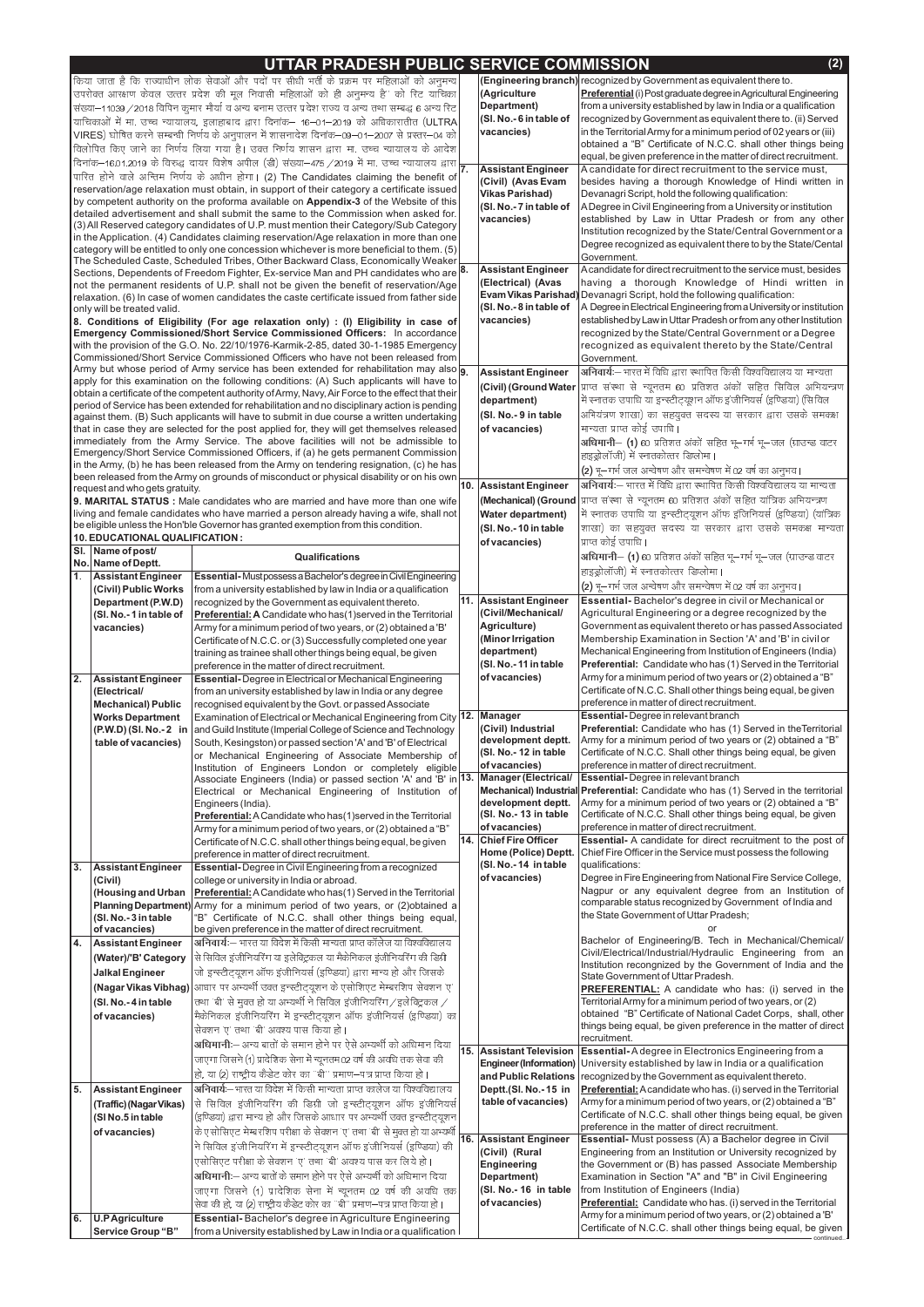## **UTTAR PRADESH PUBLIC SERVICE COMMISSION (3)**

preference in the matter of direct recruitment. **Note:-** The requisition of the vacancies of only agriculture engineering cadre under Minor Irrigation department mentioned at Sl. No. 11 of the above table has been received till date.

**11. (i) AGE LIMIT :** Candidates must have attained the age of 21 years and must not have 55 years i.e. they must have not been born before 02 July, 1966. **(ii) Relaxation in Upper Age Limit:** (a) Upper age limit shall be greater by five years for candidates belonging to crossed the age of 40 years on July 1, 2021 i.e. they must have not been born earlier than 2nd July, 1981 and not later than July 1, 2000. For PH candidates, the maximum age limit is Scheduled Castes of U.P., Scheduled Tribes of U.P., Other Backward Classes of U.P., Skilled players of U.P. of Classified Games, State Govt. Employees of U.P. including Teachers/Staff of the Basic Shiksha Parishad of U.P. and Teachers/Staff of the Government Aided Madhyamik Vidyalayas of U.P. i.e. they must have not been born before 2nd July, 1976. (b) Upper age limit shall be greater by fifteen years for physically handicapped persons of U.P. (c) Upper age limit shall also be greater by 3 years + period of service rendered in army for the Emergency Commissioned Officers/ Short Service Commissioned Officers/Ex-Army Personnels of U.P..

**12. SOME INFORMATION ABOUT EXAMINATION AND INTERVIEW**: (1) The dates and venue for the examination shall be informed by the Commission later on through e-Admit Card. (ii) Only such candidates will be called for interview who are declared successful on the basis of the written examination. (iii) All original certificates shall be verified at the time of interview. Candidates will also be required to furnish four passport size Photographs, two unattested and two attested by their Head of Department or Head of the Institution where they received education or by a Gazetted Officer at the time of Interview. (iv) Candidates serving under the Central or State Government will have to produce 'No Objection Certificate' from their employer at the time of interview issued by the competent | have been duly filled and must click the submit Button by the Last prescribed Date & Time. authority. (v) It is essential for the candidates to appear in the interview who qualify on the basisofwritten examination.

**Note- (i) For the posts of Assistant Engineer (Civil) of P.W.D. (SI. No.- 1 of vacancy table) - "The upper age limit in the case of a candidate, who is trainee, shall be** Urban Planning department (SI. No.- 3 of vacancy table):- "(A) In the case of a person post of Assistant Engineer (Water)/'B' Category- Jalkal Engineer (SI. No.- 4 of **vacancy table) "(A) In the case of person who has already rendered one year's** *&* **greater by one year" (ii) For the post of Assistant Engineer (Civil) of Housing and who has already rendered one year's service or more in any of the service in the development Authority, the maximum age limit shall be greater to the extent he has rendered continuous service or for a period of seven years whichever is less. (B) A candidate who was entitled in respect of his age to appear at a selection in any year in which no selection is made though a vacancy existed, shall be deemed to be entitled in respect of his age to appear at the next following selection." (iii) For the service or more in any of the centralised services or in the Palika or Jal Sansthan, as the case may be, the maximum age-limit shall be greater to the extent he has rendered continuous services or a period of Seven year, whichever is less. (B) A candidate, who was entitled in respect of his age to appear at a selection in any year in which no selection is made, shall be deemed to be entitled in respect of his age to** appear at the next following selection." (iv) सहायक अभियंता (ट्रैफिक) रिक्तियों की *rkfydk ds Ø- la0 5½ in gsrq%& ¼d½ fdlh ,sls O;fDr dh n'kk esa ftlus fdlh Hkh dsUnzhf;r* सेवा अथवा पालिका में एक वर्ष या उससे अधिक की सेवा कर ली हो, अधिकतम आयु निरन्तर सेवा अथवा सात वर्ष की अवधि इसमें जो भी कम हो, की सीमा तक अधिक होगी। (ख) यदि कोई अभ्यर्थी जो अपनी आयु के आधार पर किसी ऐसे वर्ष में चयन में उपस्थित होने के लिए हकदार होता है, जिसमें कोई चयन किया गया हो तो वह अपनी आयु के आधार पर अगले अनुवर्ती चयन में उपस्थित होने के लिए हकदार समझा जायेगा। (v) उ0प्र0 आवास एवं विकास परिषद में सहायक अभियन्ता (सिविल / विद्युत) (रिक्तियों की तालिका के क्रम सं0 7 एवं 8 पद हेत्:— ''उ0प्र0 आवास एवं विकास परिषद के कार्मिकों को अधिकतम आयु सीमा में पाँच वर्ष की छूट प्रदान की जायेगी।'' **(vi) For the posts of Manager (Civil) and Manager (Electrical/ Mechanical) of Industrial development department (Sl No. 12 and 13 in table of vacancies):- (a) In the case of a person who has already rendered one year's service or more in any of the service in the Authority, the maximum age limit shall be greater to the extent he has rendered continuous service or for a period of seven years whichever is less (b) Acandidate who has entitled in respect of his age to appear at a selection in any year in which no selection is made though a vacancy existed, shall be deemed to be entitled in respect of his age to appear at the next following selection.**

**13. IMPORTANT INSTRUCTIONS FOR CANDIDATES:** (1)As per decision of the UPPSC a candidate will be liable to be debarred from this examination and all other future examinations and selections upto a maximum period of five years for furnishing any wrong information in his/her application form which cannot be substantiated by relevant documents or for any other malpractice. (2) The claim of category, subcategory, domicile, gender, date of birth, name and address will be valid only till the last date of online application. In this regard no application for error correction/modification shall be acceptable. Incomplete application form shall be summarily rejected and no correspondence shall be entertained in this regard. On submission of false/misleading information, the candidature will be cancelled.  $\,$  (3) The date of birth of the candidates shall be admissible as entered in High School Certificate. The candidate will have to attach his/her High School or Equivalent Examination Certificate with the application form of Examination. No Other Certificate shall be acceptable for Date of Birth and if it is not attached with the application it shall be rejected. (4) The candidates will have to enclose self attested copies of Marksheets, Certificates & Degrees along with the application form of examination in support of their claims of Educational Qualifications. If they do not enclose self attested copies of certificates/documents in support of their claims, the application shall be rejected. (5) The benefit of reservation to the categories of Handicapped persons of society shall be given only on the posts which shall be identified by the Government for their Sub category. For this benefit, the Handicapped persons must produce a certificate of being handicapped in that Sub category issued by prescribed Medical Officer/Specialist and counter signed by the Chief Medical Officer according to Rule 3 of U.P. Public Service (Reservation for physically Handicapped, Dependent of Freedom Fighters and Ex-Servicemen (Amendment) Act, 2018. It is worth while mentioning that as per section-3 of the said Act, the new identification of post has not yet been received from the government, however as per identification (Category/Subcategory) mentioned in requisitions received from the Appointing authorities the selection process will be completed accordingly. (6) The Ex-Army personnels must be discharged from army upto the last date prescribed for receipt of applications. (7) Date, time and venue etc. of examination along with Roll No. will be communicated to the candidates through e-Admit Cards, Candidates will have to appear at the centre/venue allotted to them by the Commission. No change in centre/ venue is permissible and no application shall be entertained in this regard. (8) The

**5.** In the category of dependants of the freedom fighters only sons, daughters, grandsons (Son's son/Daughter's son) and grand daughters (son's daughter/daughter's daughter, married/unmarried) are covered. It is advised that the candidates of the aforesaid category must obtain the reservation certificate from the District Magistrate in terms of Govt. Order No. 453/79-V-1-15-1(Ka)14-2015 dated 07.04.2015 in the prescribed format and submit the same. **6.** In the event of involvement of a candidate in the concealment of any important information, pendency of any case/criminal case, conviction, more than a husband or wife being alive, submission of facts in a distorted manner malpractice, canvassing for candidature/selection etc., the Commission reserves the right to reject the candidature and debar him from appearing in the examination in question and in all other future examinations and selections.

7. In case the candidates feel any problem in the "On-line Application" they may get their problem resolved by contacting over phone or on Website clicking **'Contact us'**.

8. The name of Districts for Examination are available in the advertisement in Appendix-**2**. In the same way the plan of Examination and the syllabus on Appendix-4.

candidature of such candidates who are subsequently found ineligible according to the terms laid down in advertisement will be cancelled and their any claim for the Examination will not be entertained. The decision of the Commission regarding eligibility of the candidates shall be final. (9) The Application/candidature will be rejected/ cancelled if the application is not submitted on prescribed form, date of birth is not mentioned or wrong date of birth is mentioned, overage, under age, not fulfilling the minimum educational qualifications, application received after last date and no signature under declaration in the format. (10) The Commission may admit the candidates provisionally after summarily checking of the application but if it is found at any stage that applicant was not eligible or that his/her application should have been rejected or was not entertainable initially, his/her candidature will be rejected and if the candidate is selected, the recommendation of the Commission for appointment shall be withdrawn. (11) The Commission reserves the right of cancelling the candidature of any candidate found indulging in any malpractice i.e. copying in examination hall or indiscipline, misbehaviour or canvassing for his/her candidature. On violation of these instructions, the candidates may be debarred from this examination as well as future examinations. In this regard the decision of the Commission shall be final. (12) In all communications to the Commission, the candidates must mention the name of examination, advertisement No., registration No., date of birth, father's/husband's name and also the Roll Number, if communicated. (13) Candidates selected for appointment will have to undergo Medical Examination as required under the Rules. (14) 2 times candidates to the number of vacancies shall be called for interview on the basis of written examination. It is essential for the candidates to appear in the interview as the place of candidates will depend on aggregate of marks obtained in written examination and interview. Preferences for Deptt. wise posts will be asked at the time of interview which will be treated final and no change, therein will be admitted later. (15) The candidates who are appearing in the Examination of essential qualification prescribed for the posts need not to apply, because they are not eligible. (16) While filling the OMR answer sheets the candidates "must use Black Ball Point Pen only". Use of any other pen or pencil is strictly prohibited. (17) Candidates are directed to fill in all the entries correctly in the OMR Answer Sheet. In case of leaving them blank or filling them erroneously the candidate will be wholly responsible for the same & the commission will not evaluate his/her OMR Answer Sheet. The informations filled in the OMR Answer Sheets must not be erased by whitener, blade or rubber etc. (18) Candidates shall be provided OMR Answer Sheets in duplicates i.e. original copy and candidate's copy. After completion of the examination, the candidates are required to hand over the original copy to the Invigilator and the candidate's copy to keep with them. (19) In the Examination for the objective type Question papers, penalty (Negative Marking) shall be imposed for wrong answers given by the candidates which is as below:- (i) There are four alternatives for the answer to every question. For each question for which a wrong answer has been given by the candidate, one third (0.33) of the marks assigned to that question will be deducted as penalty. (ii) If a candidate gives more than one answer, it will be treated as a wrong answer even if one of the given answer happens to be correct and there will be same penalty as above for that question. (iii) If a question is left blank i.e. no answer is given by the candidate there will be no penalty for that question. (20) The minimum efficiency standard for S.C. & S.T. candidates is fixed 35% i.e. the Candidates of these Categories shall not be placed in the merit/select list if they have secured less than 35% marks in the examination. Similarly, the minimum efficiency standard for the candidates of other categories is fixed 40% i.e. such candidates shall not be placed in the merit/select list if they have secured less than 40% marks in the examination. All such candidates who have secured less marks than the marks of minimum efficiency standard as fixed by the Commission shall be treated disqualified. (21) **If it is found that a candidate has submitted any forged documents he/she will debarred from all selection of U.P.P.S.C forever and action under relevant sections of I.P.C will also be taken against him/her.**

In no circumstances, applications of any stage shall be accepted after the last **1.** prescribed date and time. Applications found without requisite informations and without photograph and signature, even when received in time, may be summarily rejected.

In the On-line system the candidates must ensure that all the requisite informations **2.** Candidates must take the print and keep it safely. In any discrepancy candidates will have to produce the said print otherwise no request shall be entertained.

Those candidates, willing to take the benefit of the reservation/age relaxation must **3.** obtain a certificate, issued by the competent authority, in support of the reserved category, in the prescribed format printed in this detailed advertisement (Appendix-3) and submit the same to the Commission, whenever required to do so. Those claiming more than one reservation/Age relaxation will be given only one such concession, which will be more beneficial. The candidates who are not originally domiciled of U.P. belonging to SC, ST, O.B.C., EWS, dependants of freedom fighters, Ex-Servicemen, skilled players and P.H. are not entitled to benefit of reservation/age relaxation. In case of the women candidates, the caste certificate issued from father side will be treated valid.

The Commission do not advise to candidates about their eligibility. Therefore, they **4.** should carefully read the advertisement and when satisfied about their eligibility conditions of the advertisement, then only apply. The candidates must possess all the requisite qualifications till the last date for submitting the applications.

At the top of the page, there is a Declaration. The candidates are advised to go through the content of the Declaration carefully. Candidate has the option either to agree or

### **DetailedApplication Form:**

#### **GENERAL INSTRUCTIONS**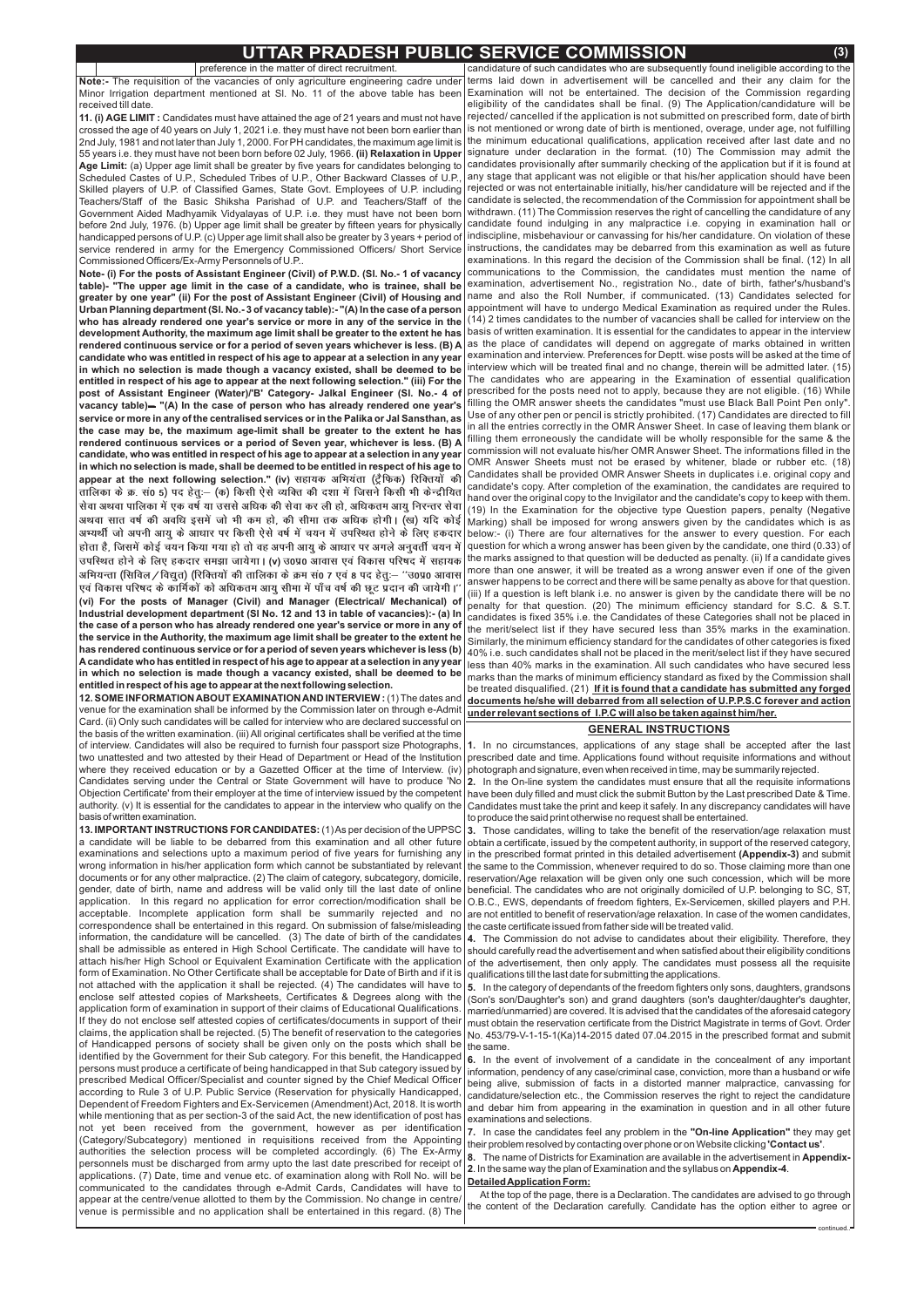

|                                                                                                                                                                                       | UTTAR PRADESH PUBLIC SERVICE COMMISSION<br>(4)                                                                                                            |
|---------------------------------------------------------------------------------------------------------------------------------------------------------------------------------------|-----------------------------------------------------------------------------------------------------------------------------------------------------------|
| disagree with the content of Declaration by clicking on 'I Agree' or 'I do not agree' buttons. In                                                                                     | width= $3.5$ cm                                                                                                                                           |
| case the candidate opts to disagree, the application will be dropped, and the procedure will                                                                                          | ξ<br>Photo                                                                                                                                                |
| be terminated. Accepting to agree only will submit the candidate's On-line Application.<br><b>Notification Details:</b>                                                               | 5<br>4                                                                                                                                                    |
| This section shows information relevant to Notification                                                                                                                               |                                                                                                                                                           |
| Personal Details                                                                                                                                                                      | Height-                                                                                                                                                   |
| This section shows information about candidate's personal details i.e. Registration                                                                                                   | ξ                                                                                                                                                         |
| Number, candidate's name, Father/Husband's name, Gender, DOB, UP domicile,                                                                                                            | Signature<br>סי¥                                                                                                                                          |
| Category, Marital status, email ID and contact number.                                                                                                                                |                                                                                                                                                           |
| <b>Other Details of Candidate</b>                                                                                                                                                     | परिशिष्ट $-2$                                                                                                                                             |
| Other details of candidate shows the information details about UP Freedom Fighter, Ex<br>Army service duration and your physical deformity.                                           | The name of districts where Exam will be held are Lucknow and Prayagraj.                                                                                  |
| <b>Education &amp; Experience Details</b>                                                                                                                                             | The No. of Districts/Centers may be increased or decreased according to the decision of<br>commission on the basis of final No. of applications received. |
| Its shows your educational and experience details.                                                                                                                                    | परिशिष्ट $-3$                                                                                                                                             |
| Candidate address, photo & signature details                                                                                                                                          | उ0प्र0 की अनुसूचित जाति तथा अनुसूचित जनजाति के लिये जाति प्रमाण-पत्र                                                                                      |
| Here you will see your complete communication address and photo with your signature.                                                                                                  |                                                                                                                                                           |
| <b>Declaration segment</b>                                                                                                                                                            |                                                                                                                                                           |
| At the bottom of the page there is a 'Declaration' for the candidates. Candidates are<br>advised to go through the content of the Declaration carefully.                              | राज्य की  जाति के व्यक्ति हैं जिसे संविधान (अनुसूचित जाति) आदेश, 1950 (जैसा कि                                                                            |
| After filling all above particulars there is provision for preview your detail before final                                                                                           | समय–समय पर संशोधित हुआ) / संविधान (अनुसूचित जनजाति, उत्तर प्रदेश) आदेश, 1967 के अनुसार                                                                    |
| submission of application form on clicking on "Preview" button.                                                                                                                       | अनुसूचित जाति /अनुसूचित जनजाति के रूप में मान्यता दी गई है।                                                                                               |
| Preview page will display all facts/particulars that you have mentioned on entry time, if                                                                                             |                                                                                                                                                           |
| you are sure with filled details then click on "Submit" button to finally push data into server                                                                                       |                                                                                                                                                           |
| with successfully submission report that you can print.                                                                                                                               | ख्यान                                                                                                                                                     |
| Otherwise using "Back" button you can modify your details.                                                                                                                            | दिनाक                                                                                                                                                     |
| [CANDIDATES ARE ADVISED TO TAKE A PRINT OF THIS PAGE BY CLICKING ON<br>THE "PRINT" OPTION AVAILABLE]                                                                                  | <u>मुहर </u><br>पद नाम                                                                                                                                    |
| For other Information: For other Information candidates are advised to select desired                                                                                                 | जिलाधिकारी /अतिरिक्त जिलाधिकारी /सिटी मजिस्ट्रेट /परगना मजिस्ट्रेट /तहसीलदार / अन्य वेतन                                                                  |
| option in 'Home Page' of Commission's website http://uppsc.up.nic.in                                                                                                                  | भोगी मजिस्ट्रेट यदि कोई हो / जिला समाज कल्याण अधिकारी                                                                                                     |
| <b>CANDIDATE SEGMENT</b>                                                                                                                                                              | उत्तर प्रदेश के अन्य पिछड़े वर्ग के लिए जाति प्रमाण-पत्र                                                                                                  |
| <b>NOTIFICATIONS/ADVTS</b>                                                                                                                                                            |                                                                                                                                                           |
| <b>All Notification/Advertisements</b>                                                                                                                                                |                                                                                                                                                           |
| ONLINE FORM SUBMISSION<br>1. Candidate Registration (First Stage)                                                                                                                     | उत्तर प्रदेश राज्य की  पिछड़ी जाति के व्यक्ति हैं। यह जाति उत्तर प्रदेश लोक सेवा (अनुसूचित                                                                |
| 2. Fee Deposition / Reconciliation (SECOND STAGE)                                                                                                                                     | जातियों, अनुसूचित जनजातियों तथा अन्य पिछड़े वर्गों के लिये आरक्षण) अधिनियम, 1994 (यथासशोधित)                                                              |
| 3. Submit Application Form (Third Stage)                                                                                                                                              | की अनुसूची–एक के अन्तर्गत मान्यता प्राप्त है।                                                                                                             |
| <b>APPLICATION FORM STATUS</b>                                                                                                                                                        |                                                                                                                                                           |
| Update your transaction ID by Double Verification mode View Application Status                                                                                                        | 1994 (यथासशोधित) की अनुसूची–दो (जैसा कि उत्तर प्रदेश लोक सेवा) (अनुसूचित जातियों, अनुसूचित                                                                |
| List of Applications Having photo related Objections                                                                                                                                  | जनजातियों और अन्य पिछड़े वर्गों के लिये आरक्षण) (संशोधन) अधिनियम, 2001 द्वारा प्रतिस्थापित किया                                                           |
| Print Duplicate Registration Slip                                                                                                                                                     | गया है एवं जो उत्तर प्रदेश लोक सेवा (अनुसूचित जातियों, अनुसूचित जनजातियों और अन्य पिछड़े वर्गों के                                                        |
| Print Detailed Application Form<br><b>EXAMINATION SEGMENT</b>                                                                                                                         | लिये आरक्षण) (सशोधन) अधिनियम, 2002 द्वारा संशोधित की गयी है, से आच्छादित नहीं है। इनके                                                                    |
| Print Address Slip for sending Documents to commission [Only for Direct Recruitment]                                                                                                  | माता—पिता की निरंतर तीन वर्ष की अवधि के लिये सकल वार्षिक आय आठ लाख रुपये या इससे अधिक                                                                     |
| <b>DOWNLOAD SEGMENT</b>                                                                                                                                                               | नहीं है तथा इनके पास धनकर अधिनियम, 1957 में यथा विहित छूट सीमा से अधिक सम्पत्ति भी नहीं है।                                                               |
| Download Admit Card                                                                                                                                                                   |                                                                                                                                                           |
| Download interview letter                                                                                                                                                             |                                                                                                                                                           |
| Download Syllabus                                                                                                                                                                     | सामान्यतया रहता है।                                                                                                                                       |
| Know your Registration No.                                                                                                                                                            | <u>स्थान का प्रधान का प्रधान का प्रधान का प्रधान का प्रधान का प्रधान का प्रधान का प्रधान का प्रधान का प्रधान का </u>                                      |
| Click here to view Key Answer Sheet<br><b>Regarding Application:</b>                                                                                                                  | दिनाक                                                                                                                                                     |
| 1. On clicking "View Application status" option in Candidate Segment page you can see                                                                                                 | पद नाम<br>मृहर                                                                                                                                            |
| current status of candidate.                                                                                                                                                          | जिलाधिकारी /अतिरिक्त जिलाधिकारी /सिटी मजिस्ट्रेट /परगना मजिस्ट्रेट /तहसीलदार।                                                                             |
| 2. On clicking "Result" option in Candidate Segment page candidate can see result status                                                                                              | (प्रपत्र–I)                                                                                                                                               |
| of periodically.                                                                                                                                                                      | उत्तर प्रदेश सरकार                                                                                                                                        |
| 3. "Interview/Exam Schedule" option in Candidate Segment page candidate can see                                                                                                       |                                                                                                                                                           |
| interview and examination schedule details periodically.<br>4. On clicking "Key Answer Sheet" candidate can download key answer sheet.                                                | आर्थिक रूप से कमजोर वर्ग के सदस्य द्वारा प्रस्तुत किया जाने वाला आय एवं परिसम्पत्ति                                                                       |
| 5. On clicking "Admit Card/Hall Ticket" candidate can download their Admit Card using with                                                                                            | प्रमाण–पत्र                                                                                                                                               |
| some basic credential of candidate.                                                                                                                                                   | प्रमाण–पत्र संख्या–                                                                                                                                       |
| 6. On clicking "List of Rejected Candidate" candidate can view Rejected candidate list.                                                                                               | वित्तीय वर्ष  के लिए मान्य                                                                                                                                |
| 7. On clicking "Syllabus" candidate can view syllabus of particular examination.                                                                                                      |                                                                                                                                                           |
| [Candidates applying on-line need NOT send hard copy of the Online Application filled                                                                                                 |                                                                                                                                                           |
| by them on-line or any other document/certificate/testimonial to the Uttar Pradesh Public<br>Service Commission. However they are advised to take printout of the On-line Application |                                                                                                                                                           |
| and retain it for further communication with the UPPSC.] [The Candidates applying for the                                                                                             | निवासी हैं, जिनका फोटोग्राफ नीचे अभिप्रमाणित है, आर्थिक रूप से कमजोर वर्ग के सदस्य हैं, क्योंकि                                                           |
| examination should ensure that they fulfill all eligibility conditions for admission to                                                                                               | वित्तीय वर्ष  में इनके परिवार की कुल वार्षिक आय 8 लाख (आठ लाख रुपये मात्र) से कम है।                                                                      |
| examination. Their admission at all the stages of the examination will be purely provisional                                                                                          | इनके परिवार के स्वामित्व में निम्नलिखित में से कोई भी परिसम्पत्ति नहीं हैं:—                                                                              |
| subject to satisfying the prescribed eligibility conditions.] UPPSC takes up verification of                                                                                          | l. 5 (पाँच) एकड़ कृषि योग्य भूमि अथवा इससे ऊपर।                                                                                                           |
| eligibility conditions with reference to original documents at subsequent stages of                                                                                                   | II. एक हजार वर्ग फीट अथवा इससे अधिक क्षेत्रफल का फ्लैट।                                                                                                   |
| examination process.                                                                                                                                                                  | I.II अधिसूचित नगरपालिका के अन्तर्गत 100 वर्ग गज अथवा इससे अधिक का आवासीय भूखण्ड।                                                                          |
| <b>LAST DATE FOR RECEIPT OF APPLICATIONS</b> : On-line Application process must be<br>completed (including filling up of Part-I_Part-II and Part-III of the Form) before last date of | IV. अधिसूचित नगरपालिका से इतर 200 वर्ग गज अथवा इससे अधिक का आवासीय भूखण्ड।                                                                                |

|    | completed (including filling up of Part-I, Part-II and Part-III of the Form) before last date of                                                                                                        | 2. श्री / श्रीमती / कुमार्र                                        |
|----|---------------------------------------------------------------------------------------------------------------------------------------------------------------------------------------------------------|--------------------------------------------------------------------|
|    | form submission according to Advertisement, after which the Web-Link will be disabled.                                                                                                                  | अनुसूचित जनजाति तथा अ                                              |
|    | परिशिष्ट—1                                                                                                                                                                                              |                                                                    |
|    | The Procedure relating to upload Photo & Signature.                                                                                                                                                     | आवेदक का                                                           |
|    | Guide Lines for Scanning Photograph with Signature                                                                                                                                                      | पासपोर्ट साईज                                                      |
|    | 1. Paste the Photo on any white paper as per the above required dimensions. Sign in the                                                                                                                 | का अभिप्रमाणित                                                     |
|    | Signature Space provided. Ensure that the signature is within the box.                                                                                                                                  | फोटोग्राफ                                                          |
|    | 2. Scan the above required size containing photograph and signature. Please do not scan the<br>complete page.                                                                                           |                                                                    |
|    | 3. The entire image (of size 3.5 cm by 6.0 cm) consisting of the photo along with the signature is<br>required to be scanned, and stored in *.jpg, .jpeg, .gif, .tif, .png format on local machine.     | आर्थिक                                                             |
|    | 4. Ensure that the size of the scanned image is not more than 50 KB.                                                                                                                                    |                                                                    |
| 5. | If the size of the file is more than 50 KB, then adjust the settings of the scanner such as the DPI<br>resolution, no. colours etc., during the process of scanning.                                    | $\label{eq:nonlin} \overrightarrow{\mathbf{H}}\text{\hspace{1cm}}$ |
|    | 6. The applicant has to sign in full in the box provided. Since the signature is proof of identity, it<br>must be genuine and in full; initials are not sufficient. Signature in CAPITAL LETTERS is not | <u>जिला </u>                                                       |
|    | permitted.                                                                                                                                                                                              | दिया है, एतदद्वारा घोषणा क                                         |
|    | 7. The signature must be signed only by the applicant and not by any other person.                                                                                                                      |                                                                    |
| 8. | The signature will be used to put on the Hall Ticket and wherever necessary. If the Applicant's                                                                                                         | जाति, अनुसूचित जनज                                                 |
|    | signature on answer script, at the time of the examination, does not match the signature on the                                                                                                         | मेरे परिवार की व<br>$\mathcal{P}$                                  |
|    | Hall Ticket, the applicant will be disqualified.                                                                                                                                                        |                                                                    |
|    | Sample Image & Signature :-                                                                                                                                                                             |                                                                    |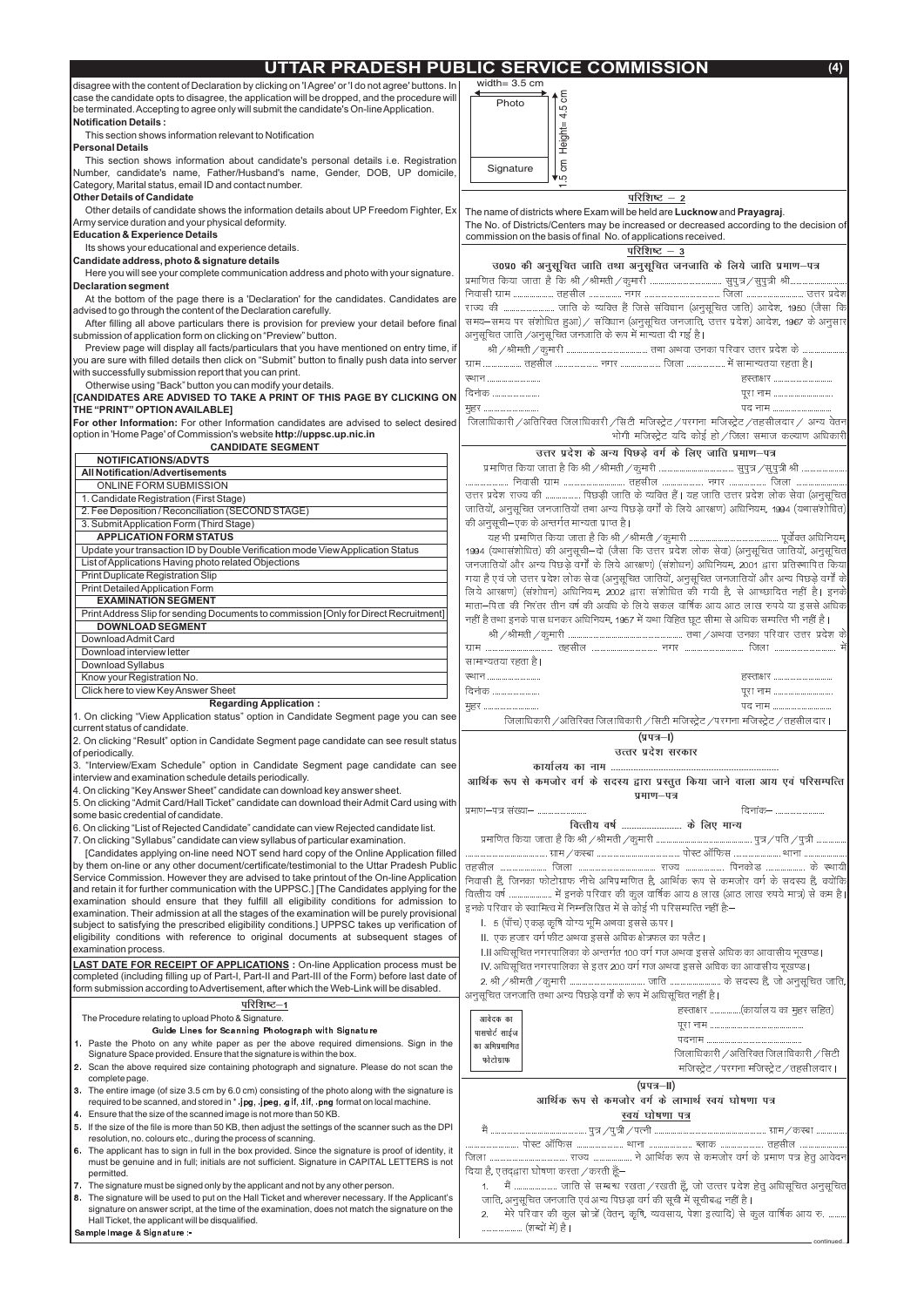# UTTAR PRADESH PUBLIC SERVICE COMMISSION

 $\overline{(5)}$ 

| मेरे परिवार के पास उल्लिखित आय के सिवाय अथवा इसके अतिरिक्त अन्यत्र कोई परिसम्पत्ति                         | संग्राम सेनानी के आश्रित के लिए प्रमाण-पत्र                                                                                        |
|------------------------------------------------------------------------------------------------------------|------------------------------------------------------------------------------------------------------------------------------------|
| नहीं है।                                                                                                   | प्रमाण-पत्र                                                                                                                        |
| अथवा                                                                                                       |                                                                                                                                    |
| कई स्थानों पर स्थित परिसम्पत्तियों को जोड़ने के पश्चात् भी मैं (नाम)  आर्थिक रूप से                        |                                                                                                                                    |
| कमजोर वर्ग के दायरे में आता /आती हूँ।                                                                      | सेवा (शारीरिक रूप से विकलांग, स्वतंत्रता संग्राम सेनानियों के आश्रित और भूतपूर्व सैनिक के लिए आरक्षण)                              |
| मैं घोषणा करता / करती हूँ कि मेरे परिवार की सभी परिसम्पत्तियों को जोड़ने के पश्चात्<br>4 <sub>1</sub>      | अधिनियम1993 के अनुसार स्वतंत्रता संग्राम सेनानी है और श्री / श्रीमती / कुमारी (आश्रित)                                             |
| निम्नलिखित में से किसी भी सीमा से अधिक नहीं है—                                                            | पुत्र / पुत्री / पौत्र (पुत्र का पुत्र या पुत्री का पुत्र) / पौत्री (पुत्र की पुत्री या पुत्री का पुत्री) (विवाहित अथवा            |
| l. 5 (पाँच) एकड़ कृषि योग्य भूमि अथवा इससे ऊपर।                                                            | अविवाहित) उपराकित अधिनियम 1993 (यथासशोधित) के प्रावधानों के अनुसार उक्त श्री / श्रीमती                                             |
| II. एक हजार वर्ग फीट अथवा इससे अधिक क्षेत्रफल का फ्लैट।                                                    |                                                                                                                                    |
|                                                                                                            |                                                                                                                                    |
| III. अधिसूचित नगरपालिका के अन्तर्गत 100 वर्ग गज अथवा इससे अधिक का आवासीय भूखण्ड।                           |                                                                                                                                    |
| IV. अधिसूचित नगरपालिका से इतर 200 वर्ग गज अथवा इससे अधिक का आवासीय भूखण्ड।                                 |                                                                                                                                    |
| मैं प्रमाणित करता / करती हूँ कि मेरे द्वारा उपरोक्त जानकारी मेरे ज्ञान और विश्वास के अनुसार                | रथान<br>उ<br>जिलाधिकारी                                                                                                            |
| सत्य है और मैं आर्थिक रूप से कमजोर वर्ग के लिए आरक्षण सुविधा प्राप्त करने हेतु पात्रता धारण                | दिनाक                                                                                                                              |
| करता / करती हूँ। यदि मेरे द्वारा दी गई जानकारी असत्य / गलत पायी जाती है तो मैं पूर्ण रूप में               |                                                                                                                                    |
| जानता / जानती हूँ कि इस आवेदन पत्र के आधार पर दिये गये प्रमाण पत्र के द्वारा शैक्षणिक संस्थान में          | कुशल खिलाड़ियों के लिये प्रमाण-पत्र जो उ.प्र. के मूल निवासी हैं                                                                    |
| लिया गया प्रवेश / लोक सेवाओं एवं पदों में प्राप्त की गई नियुक्ति निरस्त कर दी जायेगी / कर दिया जायेगा      | शासनादेश संख्या-22 / 21 / 1983-कार्मिक-2 दिनांक 28 नवम्बर, 1985                                                                    |
| अथवा इस प्रमाण पत्र के आधार पर कोई अन्य सुविधा /लाभ प्राप्त किया गया है उससे भी वंचित किया जा              | प्रमाण-पत्र के फार्म $-$ 1 से 4 प्रारूप $-1$                                                                                       |
| सकेगा और इस सम्बन्ध में विधि एवं नियमों के अधीन मेरे विरुद्ध की जाने वाली कार्यवाही के लिए मैं             | (मान्यता प्राप्त क्रीड़ा /खेल में अपने देश की ओर से अन्तर्राष्ट्रीय प्रतियोगिता में भाग लेने वाले                                  |
| उत्तरदायी रहूँगा / रहूँगी।                                                                                 | खिलाडी के लिये)                                                                                                                    |
| <b>नोट:</b> — जो लागू नहीं हो उसे काट दें।                                                                 | सम्बन्धित खेल की राष्ट्रीय फेडरेशन/राष्ट्रीय एसोसिएशन का नाम  राज्य सरकार की                                                       |
| आवेदक /आवेदिका का हस्ताक्षर तथा पूरा नाम।                                                                  | सेवाओं / पदों पर नियुक्ति के लिए कुशल खिलाड़ियों के लिए प्रमाण–पत्र                                                                |
| रथान –                                                                                                     |                                                                                                                                    |
| $\vert$ दिनांक $-$                                                                                         | श्री                                                                                                                               |
| उ.प्र. के दिव्यांग के लिए प्रमाण-पत्र                                                                      |                                                                                                                                    |
| DISABILITY CERTIFICATE FOR PHYSICALLY HANDICAP OF U.P.                                                     | का नाम) की प्रतियोगिता / टूर्नामेन्ट में देश की ओर से भाग लिया।                                                                    |
| NAME & ADDRESS OF THE INSTITUTE/HOSPITAL                                                                   |                                                                                                                                    |
| Certificate No.<br>Date                                                                                    |                                                                                                                                    |
| <b>DISABILITY CERTIFICATE</b><br>Recent photograph                                                         | यह प्रमाण–पत्र राष्ट्रीय फेडरेशन /राष्ट्रीय एसोसिएशन /(यहाँ संस्था का नाम दिया जाये)<br>में उपलब्ध रिकार्ड के आधार पर दिया गया है। |
| of the candidate                                                                                           |                                                                                                                                    |
| showing the disability                                                                                     | <u> स्थान </u>                                                                                                                     |
| duly attested by the                                                                                       | दिनाक                                                                                                                              |
| Chairperson of the                                                                                         |                                                                                                                                    |
| Medical Board                                                                                              | संस्था का नाम                                                                                                                      |
|                                                                                                            |                                                                                                                                    |
|                                                                                                            | <b>नोट</b> : यह प्रमाण–पत्र नेशनल फेडरेशन / नेशनल एसोसिएशन के सचिव द्वारा व्यक्तिगत रूप से किये गये                                |
| mark (s)  is suffering from permanent disability of following category.                                    |                                                                                                                                    |
|                                                                                                            | हस्ताक्षर होने पर ही मान्य होगा।                                                                                                   |
| A. Locomotor or cerebral palsy:                                                                            | <u>प्रारूप – २</u>                                                                                                                 |
| (i) BL-Both legs affected but not arms.                                                                    |                                                                                                                                    |
| (ii) BA-Both arms affected                                                                                 | (मान्यता प्राप्त क्रीड़ा / खेल में अपने प्रदेश की ओर से राष्ट्रीय प्रतियोगिता में भाग लेने                                         |
| Imparied reach<br>(a)                                                                                      | वाले खिलाड़ी के लिये)                                                                                                              |
| Weakness or grip<br>(b)                                                                                    |                                                                                                                                    |
| (iii) BLA-Both legs and both arms affected                                                                 | पर नियुक्ति के लिए कुशल खिलाड़ियों के लिए प्रमाण–पत्र                                                                              |
| (iv) OL-One leg affected (right or left)                                                                   |                                                                                                                                    |
| Imparied reach<br>(a)                                                                                      |                                                                                                                                    |
| Weakness of grip<br>(b)<br>Ataxic<br>(c)                                                                   |                                                                                                                                    |
| (v) OA-One arm affected                                                                                    |                                                                                                                                    |
| Imparied reach<br>(a)                                                                                      | प्रतियोगिता / टूर्नामेन्ट में प्रदेश की ओर से भाग लिया।                                                                            |
| Weakness of grip<br>(b)                                                                                    |                                                                                                                                    |
| Ataxic<br>(c)                                                                                              |                                                                                                                                    |
| (vi) BH-Stiff back and hips (Cannot sit or stood)                                                          | <b>स्थान</b>                                                                                                                       |
| (vii) MW- Muscular weakness and limited physical endurance                                                 | दिनाक                                                                                                                              |
| <b>B. Blindness or Low Vision:</b>                                                                         |                                                                                                                                    |
| <b>B-Blind</b><br>(i)                                                                                      | संस्था का नाम                                                                                                                      |
| <b>PB-Partialy Blind</b><br>(ii)                                                                           |                                                                                                                                    |
| C. Hearing impairment:                                                                                     |                                                                                                                                    |
| (i)<br>D-Deaf                                                                                              |                                                                                                                                    |
| PD-Partially Deaf<br>(ii)                                                                                  | <b>नोट</b> : यह प्रमाण—पत्र प्रदेशीय खेल—कूद संघ के सचिव द्वारा व्यक्तिगत रूप से किये गये हस्ताक्षर होने पर<br>ही मान्य होगा।      |
| (Delete the category whichever is not applicable)                                                          | प्रारूप $-3$                                                                                                                       |
| 2. This condition is progressive/non-progressive/likely to improve/ not likely to improve.                 |                                                                                                                                    |
| Re-assessn of this case is not recommended/is recommended after a period of<br>year  months.               | (मान्यता प्राप्त क्रीड़ा /खेल में अपने विश्वविद्यालय की ओर से अन्तर्विश्वविद्यालय प्रतियोगिता में भाग                              |
| 3. Percentage of disability in his/her case is  percent.                                                   | लेने वाले खिलाड़ी के लिये)                                                                                                         |
| 4. Sh./Smt./Kum.  meets the following physical requirements discharge of                                   | विश्वविद्यालय का नाम  राज्य स्तर की सेवाओं / पदों पर नियुक्ति के लिए                                                               |
| his/her duties:                                                                                            | कुशल खिलाड़ियों के लिए प्रमाण-पत्र                                                                                                 |
| (i) F-can perform work by manipulating with fingers.<br>Yes/No                                             |                                                                                                                                    |
| (ii) PP-can perform work by pulling & pushing.<br>Yes/No<br>Yes/No<br>(iii) L-can perform work by lifting. | श्री                                                                                                                               |

|                                                               | (iii) L-can perform work by lifting.                                                 |                      | Yes/No                  |                                                                                                  |  |  |
|---------------------------------------------------------------|--------------------------------------------------------------------------------------|----------------------|-------------------------|--------------------------------------------------------------------------------------------------|--|--|
| (iv) KC-can perform work by kneeling and crouching.<br>Yes/No |                                                                                      |                      |                         |                                                                                                  |  |  |
|                                                               | (v) B-can perform work by bending.<br>Yes/No                                         |                      |                         | विश्वविद्यालय की ओर से भाग लिया। उनके टीम के द्वारा उक्त प्रतियोगिता/टूर्नामेन्ट में             |  |  |
|                                                               | (vi) S-can perform work by sitting.                                                  |                      | Yes/No                  | रथान प्राप्त किया गया। यह प्रमाण–पत्र डीन ऑफ स्पोर्ट्स अथवा इंचार्ज खेल कूद                      |  |  |
|                                                               | (vii) ST-can perform work by standing.                                               |                      | Yes/No                  | विश्वविद्यालय में उपलब्ध रिकार्ड के आधार पर दिया गया है।                                         |  |  |
|                                                               | (viii)W-can perform work by walking                                                  |                      | Yes/No                  | <b>स्थान</b>                                                                                     |  |  |
|                                                               | (ix) SE-can perform work by seeing.                                                  |                      | Yes/No                  | दिनाक                                                                                            |  |  |
|                                                               | (x) H-can perform work by hearing/speaking.                                          |                      | Yes/No                  |                                                                                                  |  |  |
|                                                               | (xi) RW-can perform work by reading and writing.                                     |                      | Yes/No                  |                                                                                                  |  |  |
|                                                               |                                                                                      |                      |                         | संस्था का नाम                                                                                    |  |  |
|                                                               |                                                                                      |                      |                         |                                                                                                  |  |  |
|                                                               | Member                                                                               | Member               | Chairperson             | नोट: यह प्रमाण-पत्र विश्वविद्यालय के डीन ऑफ स्पोर्ट्स या इंचार्ज खेल-कूद द्वारा व्यक्तिगत रूप से |  |  |
|                                                               | <b>Medical Board</b>                                                                 | <b>Medical Board</b> | <b>Medical Board</b>    | किये गये हस्ताक्षर होने पर ही मान्य होगा।                                                        |  |  |
|                                                               |                                                                                      |                      | Countersigned by the    | प्रारूप $-4$                                                                                     |  |  |
|                                                               |                                                                                      |                      | Medical Superintendent/ | (मान्यता प्राप्त क्रीड़ा / खेल में अपने स्कूल की ओर से राष्ट्रीय खेल-कूद में भाग लेने वाले       |  |  |
|                                                               | CMO/HQ Hospital                                                                      |                      |                         | खिलाडी के लिये)                                                                                  |  |  |
|                                                               |                                                                                      |                      | (with seal)             |                                                                                                  |  |  |
|                                                               | Strike out which is not applicable.                                                  |                      |                         |                                                                                                  |  |  |
|                                                               | उ.प्र. लोक सेवा (शारीरिक रूप से विकलांग, स्वतंत्रता संग्राम सेनानियों के आश्रितों और |                      |                         | सेवाओं / पदों पर नियुक्ति के लिए कुशल खिलाड़ियों के लिए प्रमाण-पत्र                              |  |  |
|                                                               | भूतपूर्व सैनिकों के लिए आरक्षण) अधिनियम 1993 (यथासंशोधित) के अनुसार स्वतंत्रता       |                      |                         |                                                                                                  |  |  |
|                                                               |                                                                                      |                      |                         | श्री                                                                                             |  |  |
|                                                               |                                                                                      |                      |                         |                                                                                                  |  |  |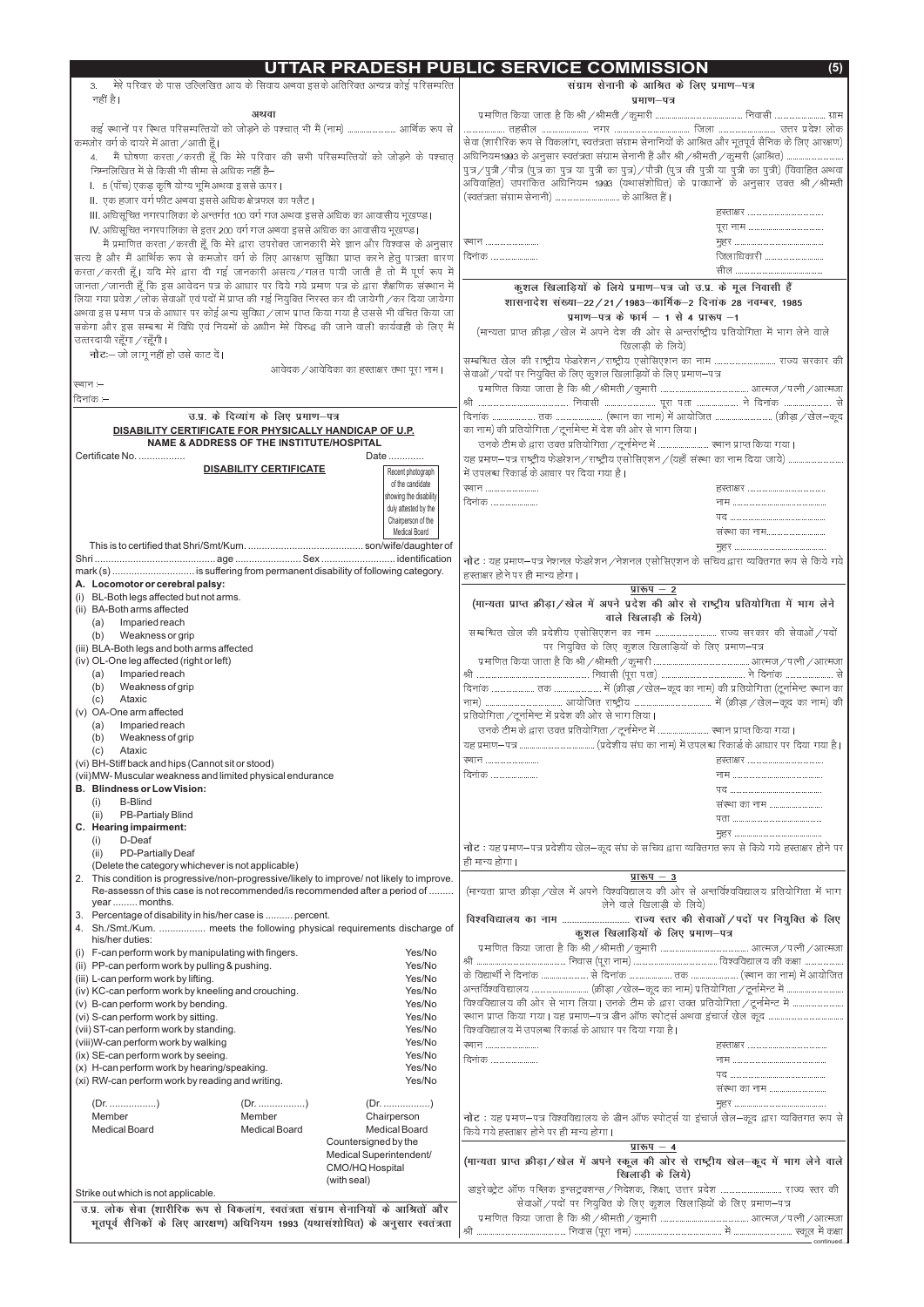# **AR PRADESH PUBLIC SERVICE COMMISSION**

| यह प्रमाण–पत्र डाइरेक्ट्रेट ऑफ पब्लिक इन्सट्रक्शन्स /शिक्षा में उपलब्ध रिकार्ड के आधार पर दिया गया      |                                  |    |             |                  |
|---------------------------------------------------------------------------------------------------------|----------------------------------|----|-------------|------------------|
| है ।                                                                                                    |                                  |    |             |                  |
| ख्यान                                                                                                   |                                  |    |             |                  |
| दिनाक                                                                                                   |                                  |    |             |                  |
|                                                                                                         |                                  |    |             |                  |
|                                                                                                         |                                  |    |             | संस्था का नाम    |
|                                                                                                         |                                  |    | मुहर        |                  |
| <b>नोट</b> ः यह प्रमाण–पत्र निदेशक ⁄या अतिरिक्त ⁄सयुक्त या उपनिदेशक डाइरेक्ट्रेट ऑफ पब्लिक              |                                  |    |             |                  |
|                                                                                                         |                                  |    |             |                  |
|                                                                                                         | परिशिष्ट-4                       |    |             |                  |
|                                                                                                         | परीक्षा योजना एवं पाठ्यक्रम      |    |             |                  |
| सम्मिलित राज्य अभियन्त्रण सेवा परीक्षा हेतु वस्तुनिष्ठ प्रकार के निम्नवत दो प्रश्न–पत्र होंगे:–         |                                  |    |             |                  |
|                                                                                                         | प्रथम प्रश्न पत्र                |    |             |                  |
| विषय                                                                                                    | प्रश्नों की संख्या               |    | अंक कुल अंक | समय              |
| 1– सामान्य हिन्दी                                                                                       | 25 (प्रत्येक प्रश्न 3 अंक)       | 75 |             |                  |
| 2- मुख्य विषय ( सिविल इजी0-I, मैके0                                                                     |                                  |    |             |                  |
| इजी0–1, विद्युत इजी0–1, कृषि इजी0–1,                                                                    | 100 (प्रत्येक प्रश्न 3 अंक)  300 |    |             |                  |
| केमिकल इंजी0–1, इण्डस्ट्रियल इंजी0–1,                                                                   |                                  |    | 375         | 2.30 (ढाई) घण्टा |
| फायर इजी0–1, हाइड्रॉलिक्स इजी0–1,                                                                       |                                  |    |             |                  |
| इलेक्ट्रानिक्स इंजी0-I)                                                                                 |                                  |    |             |                  |
|                                                                                                         | द्वि <u>तीय प्रश्न पत्र</u>      |    |             |                  |
| विषय                                                                                                    | प्रश्नों की संख्या               |    | अंक कुल अंक | समय              |
| 1– सामान्य अध्ययन                                                                                       | 25 (प्रत्येक प्रश्न 3 अंक)       | 75 |             |                  |
| 2- मुख्य विषय ( सिविल इंजी0-II, मैके0                                                                   |                                  |    |             |                  |
| इजी0-II, विद्युत इजी0-II, कृषि इजी0-II,                                                                 |                                  |    |             |                  |
| केमिकल इंजी0-II, इण्डस्ट्रियल इंजी0-II,                                                                 | 100 (प्रत्येक प्रश्न 3 अंक) 300  |    | 375         | 2.30 (ढाई) घण्टा |
| फायर इजी0-II, हाइड्रॉलिक्स इजी0-II,                                                                     |                                  |    |             |                  |
| इलेक्ट्रानिक्स इंजी0–II)                                                                                |                                  |    |             |                  |
| व्यक्तित्व परीक्षा (साक्षात्कार) $-100$ अंक                                                             |                                  |    |             |                  |
| कुल योग                                                                                                 | 375 + 375 + 100 = 850 अंक        |    |             |                  |
|                                                                                                         | पाठ्यक्रम                        |    |             |                  |
| <b>सामान्य हिन्दी</b> — हिन्दी का पाठ्यक्रम इस प्रकार बनाया जायेगा ताकि उम्मीदवार की हिन्दी भाषा की समझ |                                  |    |             |                  |
| और शब्दों के कुशल प्रयोग की जाँच हो सके। इसका स्तर हाई स्कूल का होगा।                                   |                                  |    |             |                  |
| सामान्य अध्ययनः सामान्य अध्ययन के प्रश्न–पत्र समसामयिक घटनाओं और ऐसी बातों की उनके वैज्ञानिक            |                                  |    |             |                  |
| पहलुओं पर ध्यान देते हुए जानकारी सम्मिलित होगी जो प्रतिदिन के अनुभव में आती है तथा जिनकी किसी           |                                  |    |             |                  |
| शिक्षित व्यक्ति से अपेक्षा की जा सकती है। प्रश्न–पत्र में भारत का इतिहास, राजनीति और भूगोल के ऐसे       |                                  |    |             |                  |

प्रश्न भी सम्मिलित होंगे जिनका उत्तर उम्मीदवार विशेष अध्ययन किये बिना ही दे सकेंगे।

#### **CIVIL ENGINEERING**

## $PAPER - 1$

 $PART - A$ ENGINEERING MECHANICS, STRENGTH OF MATERIALS AND STRUCTURAL **ANALYSIS.** 

Units and Dimensions, SI units, vectors, concept of force, Concept of particle and rigid body Concurrent, Non- Concurrent and parallel forces in a plane, moment of force and varignon's theorem free body diagram, conditions of equilibrium Principle of virtual work, equivalent force system.

First and second Moment of area, Mass moment of inertia, Static Friction, inclined plane and bearings, kinematics and kinetics, kinematics in Cartesion and Polar Coordinates, motion under uniform and non-uniform acceleration, motion under gravity, Kinetics of particle: Momentum and Energy principles, D' Alembert's principle, Collision of elastic bodies, rotation of rigid, bodies, simple harmonic motion.

#### **STRENGTH OF MATERIALS:**

Simple Stress and Strain, Elastic constants, axially loaded compression members, Shear force and bending moment, theory of simple bending, bending stress, Shear Stress, Beams of uniform strength, Leaf Spring, close coiled helical springs, Strain Energy in direct stress, bending & shear. Deflection of beams; Macaulay's method, Mohr's Moment area method, Conjugate beam method, unit load method, Torsion of shafts. Transmission of power, Elastic stability of columns, Euler's Rankin's and Secant formulae. Principal stresses and strains in two dimensions, Mohr's Circle, Theories of Elastic Failure, Thin and Thick cylinder, Stresses due to internal and external pressure-Lame's equations.

#### **STRUCTURAL ANALYSIS:**

stancheons with battens and lacings, slab and gussetted column bases, Design of highway and railway bridges: Through and deck type plate girder, Warren girder, Pratt truss. DESIGN OF CONCRETE AND MASONRY STRUCTURES:

#### Reinforced Concrete: Working Stress and Limit State Method of design-Recommendations of B.I.S. codes, design of one way and two way slabs, stairs-case slabs, simple and continuous beams of rectangular, T and L sections, compression members under direct load with or without eccentricity, isolated and combined footings, Cantilever and counter-fort type retaining walls, Water tanks: Design requirements as per B.I.S. code for rectangular and circular tanks resting on ground, Prestressed concrete: Methods and systems of prestressing, anchorages, analysis and design of sections for flexure based on working stress, losses of prestress, Earth quake resistant design of building as per BIS code. Design of brick masonry as per I. S. Codes, Design of masonry retaining walls.

#### $PART - C$

#### Building Materials, Construction Technology, Planning and Management

Building Materials: Physical properties of construction materials with respect to their use: stones bricks, tiles, lime, glass, cement, mortars, Concrete, concept of mix design, pozzolans, plasticizers, super plasticizers, Special concrete: roller compacted concrete, mass concrete, self compacting concrete, ferro cement, fibre reinforced concrete, high strength concrete, high performance concrete, Timber: properties, defects and common preservation treatments, Use and selection of materials for various uses e.g. Low cost housing, mass housing, high rise buildings.

#### **Constructions Technology, Planning and Management:**

Masonry constructions using brick, stone, construction detailing and strength characteristics paints, varnishes, plastics, water proofing and damp proofing materials. Detailing of walls, floors, roofs, staircases, doors and windows. Plastering, pointing, flooring, roofing and construction features. Retrofitting of buildings, Principle of planning of building for residents and specific uses, National Building code provisions and uses. Basic principles of detailed and approximate estimating, specifications, rate analysis, principles of valuation of real property. Machinery for earthwork, concreting and their specific uses, factors affecting selection of construction equipments, operating cost of equipments. Construction activity, schedules, organizations, quality assurance principles. Basic principle of network CPM and PERT uses in construction monitoring, cost optimization and resource allocation. Basic principles of economic analysis and methods. Project profitability: Basis principles of financial planning, simple toll fixation criterions.

## **PART-D**

### **GEO TECHNICAL ENGINEERING AND FOUNDATION ENGINEERING**

Types of soils, phase relationships, consistency limits particles size distribution, classifications of soils, structure and clay mineralogy. Capillary water, effective stress and pore water pressure, Darcy's Law, factors affecting permeability, determination of permeability, permeability of stratified soil deposits. Seepage pressure, quick sand condition, compressibility and consolidation, Terzaghi's theory of one dimensional consolidation, consolidation test.

Compaction of soil, field control of compaction total stress and effective stress parameters, pore pressure parameters, shear strength of soils, Mohr Coulomb failure theory, shear tests.

Earth pressure at rest, active and passive pressures, Rankin's theory Coulomb's wedge theory, Graphical method of earth pressure on retaining wall, sheetpile walls, braced excavation, bearing capacity, Terzaghi and other important theories, net and gross bearing pressure.

Immediate and consolidation settlement, stability of slope, total stress and effective stress methods, conventional methods of slices, stability number.

Subsurface exploration, methods of boring, sampling, penetration tests, pressure meter tests, essential features of foundation, types of foundation, design criteria, choice of type of foundation, stress distribution in soils, Boussinessq's theory, Westergaard method, Newmarks chart, pressure bulb, contact, pressure, applicability of different bearing capacity theories, evaluation of bearing capacity from filed tests, allowable bearing capacity, settlement analysis, allowable settlement, proportioning of footing, isolated and combined footings, rafts, pile foundation, types of piles, plies capacity, static and dynamic analysis, design of pile groups, pile load test, settlement of piles lateral loads, foundation for bridges, Ground improvement techniques: sand drains, stone columns, grouting, soil stabilization geotextiles and geomembrane, Machine foundation: Natural frequency, design of machine foundations based on the recommendation of B.I.S. codes.

## **CIVIL ENGINEERING PAPER- II**

# $Part - A$

## FLUID MECHANICS, OPEN CHANNEL FLOW, HYDRAULIC MACHINES AND **HYDROPOWER ENGINEERING.**

Fluid Mechanics: Fluid properties and their roles in fluid motion, fluid statics including forces acting on plane and curved surfaces, Kinematics and Dynamics of Fluid flow: Velocity and acceleration, stream lines, equation of continuity, irrotational and rotational flow, velocity potential and stream functions, flownet, methods of drawing flownet, source and sink, flow separation, free and forced vorties. Flow control volume equation, continuity, momentum and energy equations, Navier-Strokes equation. Euler's equation of motion and application to fluid flow problems, pipe flow, plane, curved, stationary and moving vanes sluice gates, weirs, orifice meters and Venturi meters.

Castiglianios theorems I and II, Unit load method of consistent deformation applied to beams and pin jointed trusses. Slope-deflection, moment distribution, Kani's method of analysis and column Analogy method applied to indeterminate beams and rigid frames. Rolling loads and influence lines: Influence lines for reactions of beam, shear force and bending moment at a section of beam. Criteria for maximum shear force and bending moment in beams traversed by a system of moving loads, influence lines for simply supported plane pin jointed trusses, Arches: Three hinged, two hinged and fixed arches, rib shortening and temperature effects, influence lines in arches, Matrix methods of analysis: Force method and displacement method of analysis of indeterminate beams and rigid frames. Plastic Analysis of beams and frames: Theory of plastic bending, plastic analysis, statical method, Mechanism method. Unsymmetrical bending: Moment of inertia, product of inertia, position of neutral axis and principal axis, calculation of bending stresses.

#### $PART - B$

#### DESIGN OF STRUCTURES: STEEL, CONCRETE AND MASONRY STRUCTURES. **STRUCTURAL STEEL DESIGN:**

Structural steel: Factors of safety and load factors, rivetted, bolted and welded joints and its connections, Design by working, stress/limit state method of tension and compression member, beams of built up section, rivetted and welded plate girders, gantry girders,

Dimensional Analysis and Similitude: Buckingham's Pi-theorem, dimensionless parameters, similitude theory, model laws, undistorted and distorted models.

Laminar Flow: Laminar flow between parallel, stationary and moving plates, flow through pipes

Boundary Layer: Laminar and turbulent boundary layer on a flat plate, laminar sub-layer, smooth and rough boundaries, submerged flow, drag and lift and its applications.

Turbulent flow through pipes: Characteristics of turbulent flow, velocity distribution, pipe friction factor, hydraulic grade line and total energy line, siphons, expansion and contractions in pipes pipe networks, water hammer in pipes and surge tanks.

Open Channel Flow: Flow types, uniform and nonuniform flows, momentum and energy correction factors, Specific energy and specific force, critical depth, resistance equations and roughness coefficient, rapidly varied flow, flow in transitions, Brink flow, Hydraulic jump and its applications, waves and surges, gradually varied flow, classification of surface profiles, control section, Integration of varied flow equation and their solution.

### **HYDRAULIC MACHINES AND HYDROPOWER:**

Centrifugal pumps-Types, characteristics, Net Positive Suction-head (NPSH), specific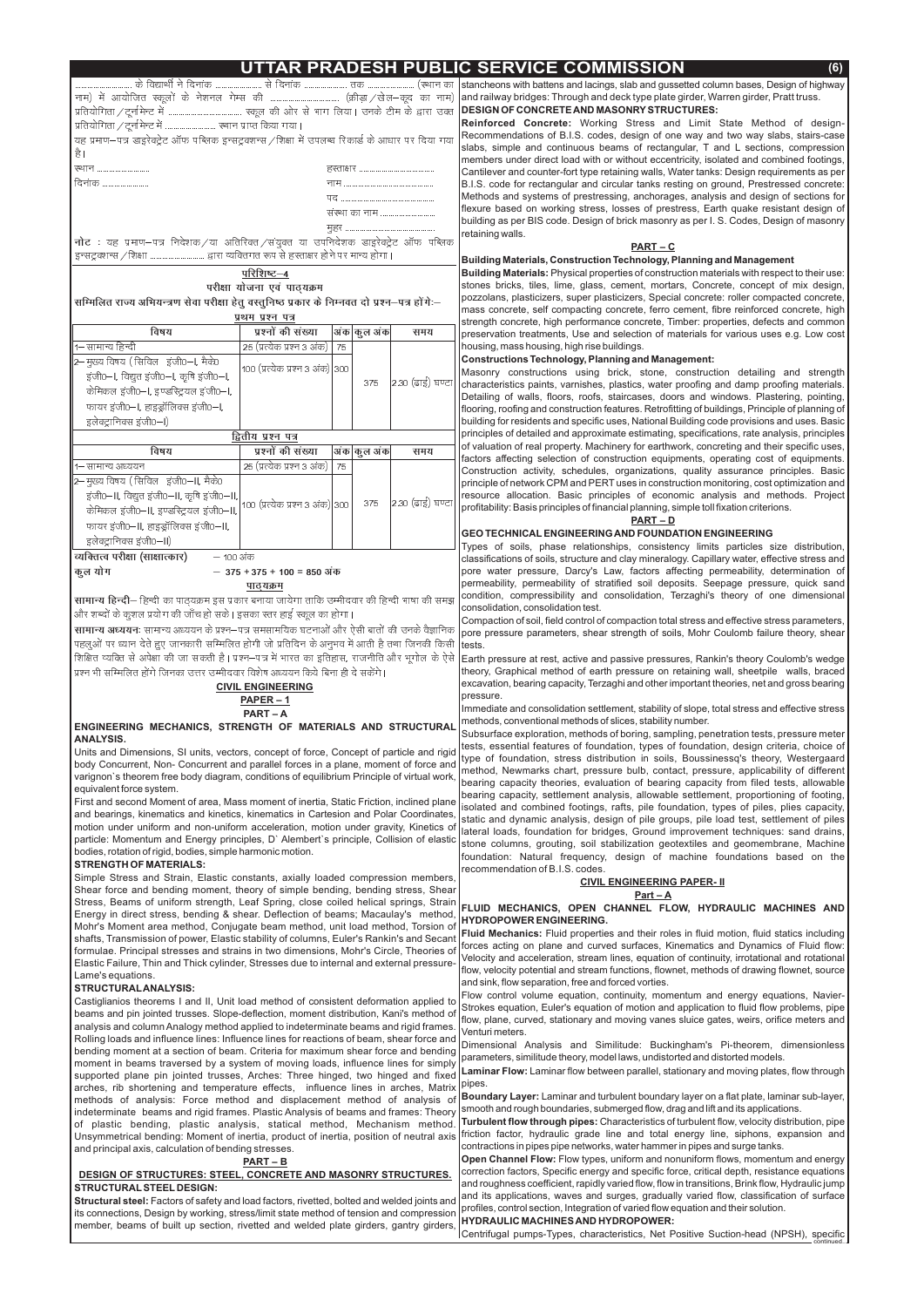# **UTTAR PRADESH PUBLIC SERVICE COMMISSION (7)**

#### speed, Pumps in series and parallel.

Reciprocating pumps, Air vessels, Hydraulic ram, efficiency parameters, Rotary and positive displacement pumps, diaphragm and jet pumps.

**Hydraulic turbines:** types, classification, Choice of turbines, performance parameters, controls, characteristics, specific speed.

**Principles of hydropower development:** Types, layouts and component works, surge tanks, 'types and choice, Flow duration curves and dependable flow, Storage and pondage, Pumped storage plants, Special types of hydel plants.

**Hydrology:** Hydrologic cycle, precipitation, evaporation, transpiration, infiltration, overland flow, hydrographs, flood frequency analysis, flood routing through a reservoir, channel flow routing- Muskingam method.

Ground Water flow: Specific yield, storage coefficient, coefficient of permeability, confined and unconfined aquifers, radial flow into a well under confined and unconfined conditions, Open wells and tube wells.

**Canals:** Distribution systems for cannal irrigation, canal capacity, canal losses, alignment of main and distributory canals, Design of cannal by kennedy's and Lacey's thoeorie, Water logging and its prevention.

**Diversion head works:** Compenents, Principles and design of weirs on permeable and impermeable foundations, Khosla's theory, Bligh's creep theory Storage works.

Highway Engineering: Principles of Highway alignments, classification and geometric design, elements and standards for roads.

Ground and surface water recourses single and multipurpose projects, storage capacity of reservoirs, reservoir losses, reservoir sedimentation.

Water requirements of crops consumptive use, duty and delta, irrigation methods, Irrigation efficiencies.

**Water supply:** Estimation of water demand, impurities in water and their significance, physical, chemical and bacteriological parameters and their analysis, waterborne diseases, standards for potable water.

Cross drainage works.

Types of dams, design principles of gravity and earth dams, stability analysis. Spillways: Spillway types energy dissipation.

**Water collection & treatment:** Intake structures, principles and design of sedimentation tank, coagulation cum flocculation units slow sand filter, rapid sand filter and pressure filter, theory & practices of chlorination, water softening, removal of taste and salinity, Sewerage Systems, Domestic and industrial wastes, storm, sewage, separate and combined systems, flow through sewers, design of sewers.

**Waste water characterization:** Solids, Dissolved oxygen (DO), BOD COD, TOC, and Nitrogen, Standards for disposal of effluent in normal water course and on to land.

**Waste water treatment:** Principles and design of wastewater Treatment units--, Screening, grit chamber, sedimentation tank activated sludge process, trickling filters, oxidation ditches, oxidation ponds, septic tank; Treatment and disposal of sludge; recycling of waste water.

**Solid waste management:** Classification, Collection and disposal of solid waste in rural and urban areas, Principles of solid waste management.

Pavement: flexible and rigid pavements Design principles and methodology. Construction methods and materials for stabilized soil. WBM, Bituminous works and Cement Concrete roads.

**Environmental pollution:** Air and water pollution and their control acts. Radioactive waste and their disposal Environmental impact assessment of Thermal power Plants, mines and river valley projects, Sustainable development.

Surface and sub-surface drainage arrangements for roads, culvert structures. Pavement distresses and strengthening by overlays.

(a) **Surveying:** Common methods and instruments for distance and angle measurements in Civil Engineering works, their use in plane table traverse survey, levelling, triangulation, contouring and topographical maps. Survey layouts for culverts canal, bridge, roads,

Traffic surveys and their application in traffic planning, Typical design features for channelized, intersection, rotary etc., signal designs, standard traffic signs and markings. Railway Engineering: Permanent way, ballast, sleeper, chair and faslenings, points, crossings, different types of turn outs, cross-over, setting out of points, Maintenance of track, super elevation, creep of rails ruling gradients, track resistance tractive effort, curve resistance, Station yards and station buildings, platform sidings, turn outs, Signals and interlocking, level crossings.

**Air port Engineering:** Layouts, Planning and design.

**River training:** Objectives of river training, methods of river training and bank protection. **Part – C**

Design for Static and dynamic loading, Theories of failure, fatigue principles of design of rivetted, welded and bolted joints, shafts, springs, bearings, brakes, clutches and flywheels.

Crystal systems and crystallography, crystal imperfections,Alloys and phase diagrams, Heat treatment, ferrous and non ferrous metals and alloys, Mechanical properties and testing.

Networks and Systems: Steady-state and Transient-state Analysis of systems, Thevenin's-, Norton's-, Superposition- and Maximum Power Transfer-theorems, Driving point Transfer functions, Two-port networks, Laplace and Fourier transforms and their applications in Network analysis, Z-transforms for discrete systems, R-L, R-C & L-C network synthesis.

**E.M. Theory:** Analysis of electrostatic and magnetostatic fields, Laplace, Poission and Maxwell equations, solution of boundary value problems, electromagnetic wave propagation, ground and space waves, Propagation between Earth Station and Satellites. **Control systems:** Mathematical modelling of dynamic linear continuous systems, Block diagrams and Signal flow graphs, time-response specifications, steady-state error, Routh-

#### **Hydrology and Water Resources Engineering**

### **Part – B**

## **Transportation Engineering**

#### **Part – D**

#### **Environmental Engineering**

# **Part – E**

## **Survey and Engineering Geology**

deflections in beams unsymmetrical bending, curved beams, Thin and thick cylinders and spheres, Buckling of columns, Energy methods, helical and leaf springs.

| contouring and topographical maps. Survey layouts for culverts canal, pridge, roads<br>railway alignment and buildings.<br>Basic principles of photogrammetry and remote sensing.<br>Introduction to Geographical information system.                                                                                                                                                                                                                                                                                                                                                                                                                                                                                                                                                 | Hurwitz criterion, Nyquist techniques, Root Loci, Bode Plots, Polar Plot, and stability<br>analysis, Lag-, Lead-, Lag-Lead-compensation, state-space modelling, state transition<br>matrix, controllability and observability.<br>Elements of Electronics: Basics of semiconductor diodes, BJT, FET and their                                                                                                                                                                                                                                                                                                                                                                                                                                                                                                                                                                                                                                                                                                                                                                                                                             |
|---------------------------------------------------------------------------------------------------------------------------------------------------------------------------------------------------------------------------------------------------------------------------------------------------------------------------------------------------------------------------------------------------------------------------------------------------------------------------------------------------------------------------------------------------------------------------------------------------------------------------------------------------------------------------------------------------------------------------------------------------------------------------------------|-------------------------------------------------------------------------------------------------------------------------------------------------------------------------------------------------------------------------------------------------------------------------------------------------------------------------------------------------------------------------------------------------------------------------------------------------------------------------------------------------------------------------------------------------------------------------------------------------------------------------------------------------------------------------------------------------------------------------------------------------------------------------------------------------------------------------------------------------------------------------------------------------------------------------------------------------------------------------------------------------------------------------------------------------------------------------------------------------------------------------------------------|
| <b>Engineering Geology</b><br>Basic concepts of Engineering geology and its applications in projects such as dams,<br>bridges and tunnels.                                                                                                                                                                                                                                                                                                                                                                                                                                                                                                                                                                                                                                            | chracteristics, different types of transistors and FET amplifiers equivalent circuits and<br>frequency response, feedback oscillators, colpitts oscillator and Hartley Oscillator,<br>Operational amplifiers-chracteristics and applications.                                                                                                                                                                                                                                                                                                                                                                                                                                                                                                                                                                                                                                                                                                                                                                                                                                                                                             |
| <b>MECHANICAL ENGINEERING</b><br><b>PAPER-I</b><br><b>Engineering Mechanics:</b><br>Analysis of force systems, friction, cendtroid and centre of gravity, trusses and beams,<br>principle of virtual work, kinematics and kinetics of particle, kinematics and kinetics of rigid<br>bodies.<br><b>Mechanism and Machines:</b><br>Velocity and acceleration of links, cams and followers gears and gear trains clutches, belt<br>drives, brakes and dynamometers, Flywheel and governors, balancing of rotating and<br>reciprocating masses, balancing of multi cylinder engines, Free and forced vibration,<br>damped vibration, whirling of shafts.<br><b>Mechanics of Solids:</b><br>3<br>Stresses and strains, compound stresses strains, Torsion of circular shafts, stresses and | Power System Analysis and Design: Line parameters and calculations, Performance of<br>Transmission lines, Mechanical design of overhead lines and Insulators, Corona and radio<br>interference Parameters of single- and three-core Cables, Bus admittance matrix, Load<br>flow equations and methods of solutions, Fast-decoupled load flow, Balance- and<br>Unbalanced-faults analysis, Power system stability, Power system transients and<br>travailing Waves, EHV Transmission, HVDC transmission, Concepts of FACTS, Voltage<br>Control and Economic operation, Concepts of distributed generation, solar and wind<br>power, smart grid concepts.<br><b>Elements of Electrial Machines:-</b> General concepts of E.m.f., m.m.f., and torque in<br>rotating machines, DC Machines: motor and generator characteristics, equivalent circuits,<br>commutation and amature reaction, starting and speed controls of motors; Synchronous<br>Machines: performance, regulation, Parallel operation of generators, motor starting,<br>characteristics and applications, Transformers: phasor-diagram and equivalent circuit,<br>continued. |
|                                                                                                                                                                                                                                                                                                                                                                                                                                                                                                                                                                                                                                                                                                                                                                                       |                                                                                                                                                                                                                                                                                                                                                                                                                                                                                                                                                                                                                                                                                                                                                                                                                                                                                                                                                                                                                                                                                                                                           |

Metal casting, metal forming, metal joining, Mechanics of metal cutting, machining and machine tool operations, unconventional machining methods limits, fits and tolerances, inspection: Surface roughness, comparators, computer integrated manufacturing, Flexible manufacturing systems, jigs and fixtures

Production, planning and control, inventory control and operation, research, CPM and PERT.

Microprocessors and microcontrollers, Architecture, Programming, Computer interfacing Programmable logic controller, sensors and actuators, Piezoelectric accelerometers, Hall effect sensors, optical encoder, resolver, Inductosyn, Pneumatic and Hydraulic Actuators, stepper motor, control system, mathematical modeling, control signals, controllability and observability, Robotics: Robot classification, robot specification. Notation: Direct and inverse kinematics homogeneous co-ordinates and arm equation of four axix SCARA Robot.

Thermodynamic systems and processes, properties of pure substances, concepts and applications of zeroth, first and second law of thermodynamics, entropy, availability and irreversibility, detailed analysis of thermodynamic cycles, ideal and real gases, fuels and combustion.

Basic concepts and properties of fluids, manometry, fluid statics, buoyancy, equations of motion, Bernoulli's equation and applications, viscous flow of incompressible fluids, laminar and turbulent flows, flow through pipes and head losses in pipes, dimensional analysis, Forces on immersed bodies and boundary layer over a flat plate, isentropic and adiabatic flows, normal shock waves.

Modes of heat transfer, steady and unsteady heat conduction, thermocouple time constant, critical thickness of insulation, heat transfer from fins, momentum and energy equations for boundary layer flow on a flat plate. Free and forced convection, radiation heat transfer, Stefan-Boltzmann law, shape factor, black and grey body radiation heat exchange, boiling and condensation, heat exchanger analysis, LMTD and NTU – effectiveness methods.

SI and CI engines, performance characteristics and testing of IC engines, combustion phenomena in SI and CI engines, carburetion and fuel injection systems, emissions and emission control. Reciprocating and rotary pumps, pelton wheel, Francis and Kaplan turbines, velocity diagrams impulse and reaction principles steam and gas turbines; Rankine and Brayton cycles with regeneration and reheat, high pressure boilers, draft, condensers. Unconventional power systems, including nuclear, MHD, biomass, wind and tidal systems, utilization of solar energy; Reciprocating and rotary compressors; theory and applications, Theory of propulsions, pulsejet and ramjet engines.

Vapour compression, vapour absorption, steam jet and air refrigeration systems, properties of refrigerant and their nomenclature, psychometrics properties and processes, psychrometic relations, use of pschrometic chart, load estimation, supply air conditions, sensible heat factors, air conditioning system layout, comfort chart, comfort and industrial air conditioning.

#### 4. **Design of Machine Elements:**

#### 5. **Engineering Materials:**

#### 6. **Manufacturing:**

## 7. **Industrial Engineering:**

## 8. **Mechatronics and Robotics:**

## 1. **Thermodynamics:**

#### 2. **Fluid Mechanics:**

## 3. **Heat Transfer:**

## 4. **Energy conversion:**

#### 5. **Environmental control:**

#### **PAPER – I ELECTRTICAL ENGINEERING**

#### **MECHANICAL ENGINEERING PAPER-II**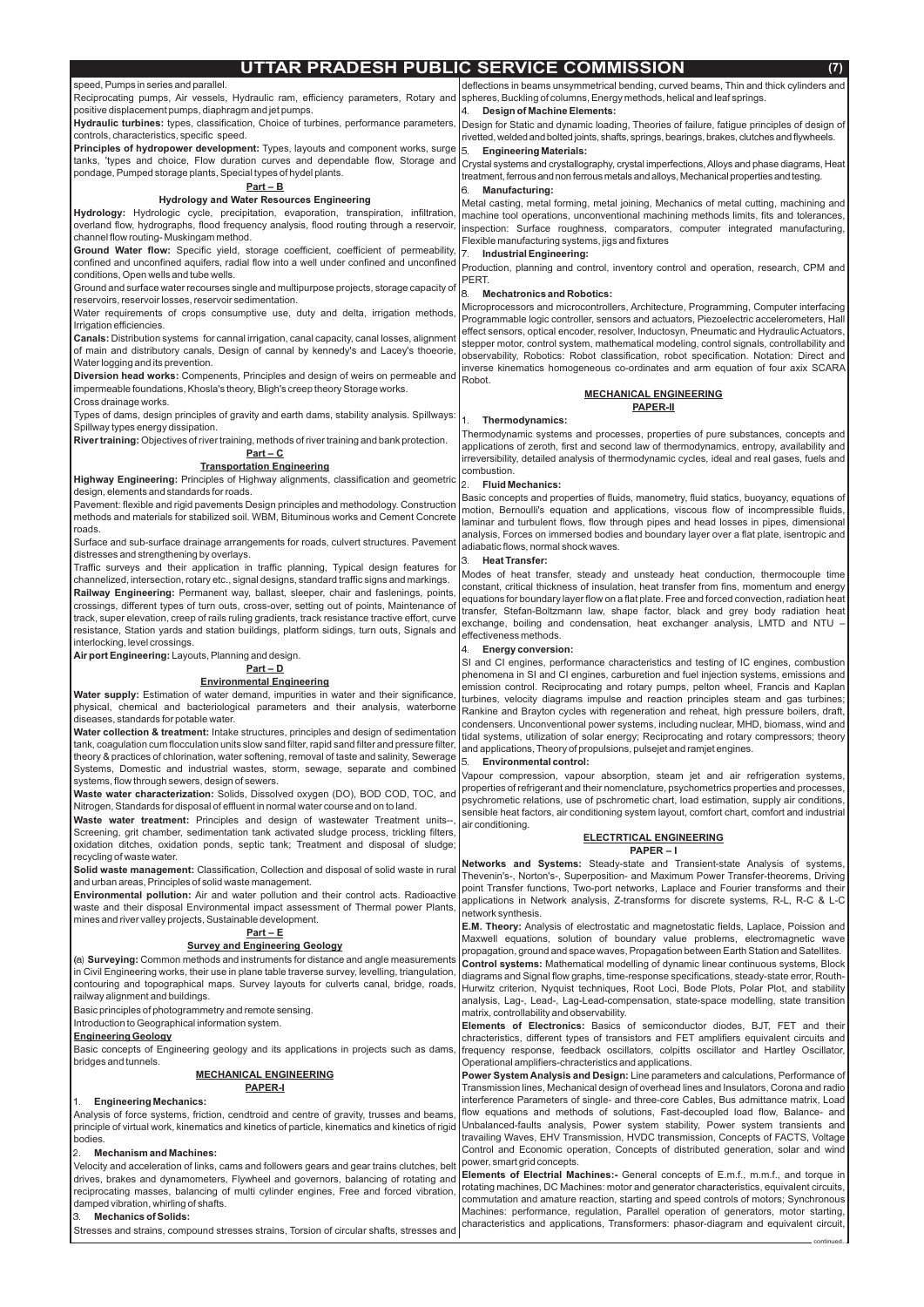## **UTTAR PRADESH PUBLIC SERVICE COMMISSION (8)**

efficiency, and voltage regulation, auto-transformers, 3-phase transformers.

**Measurement:** Basic methods of measurement, Precision and standards, error analysis, Bridges and Poteniometers; moving coil, Moving iron, dynamometer and induction type instruments, measurement of voltage, current, power, energy, and power factor, Instrument transformers, digital voltmeters and multimeters, phase-, time- and frequencymeasurement, Q-meters Oscilloscopes, Basics of sensors, and data acquisition system, Instrumentation systems for pressure and temperature measurements.

**Power Electronics and Drives:** Semiconductor, power, diodes, transistors, thyristors, triacs, GTOs, MOSFETs and IGBTs static characteristics and principles of operation, triggering circuits single phase and threephase controlled rectifiers-fully controlled and half controlled, smoothing and filters regulated power supplies, DC-DC choppers and inverters, speed control circuits for DC and A.C. drives, Basics of electric drives: types, quadrant operation, reversing and braking of electric motors, estimation of power ratings, traction motors.

**Digital Electronics:** Boolean algebra, logic gates, combinational and sequencial logic circuits, multiplexers, muiltivibrators, sample and hold circuits, A/D and D/A converters, basics of filter circuits and applications, active filters, semiconductor memories.

**Microwaves and Communication systems:** Electromagnetic wave in guided media, wave guide components, resonators, microwave tubes, microwave generators and amplifiers.

Analog Communication basics: modulation and demodulation, noise and bandwidth, transmitters and receivers, signal to noise ratio, digital communication basics, sampling, quantizing, coding frequency- and time-domain multiplexing, sound and vision broadcast, antennas, transmission lines at audio and ultra-high frequencies.

**Induction and special Machines:** Three-phase Induction motors Rotating magnetic field, Torque-slip characterstics, Equivalent Circuit and determination of its parameters, starters, speed control, Induction generators. Single phase Induction motors: Theory and phasor diagrams, characteristics, starting and applications, repulsion motor, series motor: E.m.f. equation and phasor diagram and performance, servomotors, stepper motors, reluctance motors, brushless DC motors (BLDC).

**Power system protection and Switch gear: Methods of Arc Extinction, Restriking** voltages and recovery voltage, testing of circuit breakers, Protective relays, protective schemes for power system equipment, surges in transmission lines and protection.

**Numerical Methods:** Solution of non liner algebraic equations, single and multisteps methods for solution of differential equations.

**Electrical Engineering Materials:** Crystal structure and defects, conducting, insulating and magneting Materials, super-conductors.

**Elements of Microprocessors :** Data representation and representation of integer and floating point-numbers. Organization and programming of a microprocessor, ROM and RAM memories CPU of a microcomputer, interfacing memory and I/O devices, Programmable peripheral and communication interface.Application of microprocessors.

**(a) Thermodynamics and Heat Engines:** Concept of energy, temperature and heat equations; laws of thermodynamics, pure substances and their properties; entropy, Rankine, air standard Otto, Diesel and Joule cycles; indicator diagrams.

**(b) Farm Power:** Sources and status of power in India; farm power and agricultural productivity relationship; construction and operational features of IC engines, various system of IC engine namely carburetion, ignition, cooling, lubrication; valves and valve timing, special features of diesel engines, tractors and their classification, power transimission, repair and maintenance; tractor testing, and tractor economics; power tillers - their economics and suitability, Energy in Agriculture.

**(c) Farm Machinery:** Design, construction, operation, repair and maintenance of tillage tools, implements and equipment viz. mould board and disk plough; harrows, cultivators, rotary tiller, seeding and planting machines, hoe, weeders, sprayers and dusters; harvester, threshers and combines; soil and crop factors influencing machine performance and energy requirements; selection of farm machines, economics of agricultural mechanization. Earth moving machineries.

**(d) Heat and Mass Transfer:** Thermal properties of materials; steady state and transient heat conduction, natural and forced convection; boiling, condensation, thermal radiation exchange, Heat exchangers, heat and mass transfer analogy; Fick's laws of diffusion, psychrometrics; analysis of heat and mass transfer processes, instrument and measurement systems.

**(e) Process and Food Engineering :** Unit operations in post harvest processing (cleaning, grading, drying, size reduction, evaporation, pasteurization, distillation etc.); processing of cereals, pulses, oilseeds, fruits & vegetables, animal feed, spices, dairy products, meat etc.; design of processing equipment and systems, milking machines.

(a) Hydraulics and Fluid Mechanics: Fluid properties, units and dimensions: surface tension and capillarity, equation of continuity, Bernoulli equation, Laminar and turbulent flow, steady and unsteady flow, Flow of fluids in pipes and open channels, design of open channels for non erosive and non silting velocities, most economical cross section, measurement of irrigation water and other water measuring devices viz. weirs, notches, orifices and flumes.

(b) Surveying and Leveling: Linear measurements; survey methods and devices used; principle of leveling, simple, differential and profile leveling; Contouring and characteristics of contour lines; Land leveling and grading, earth work estimation.

(c) Soil and Water Conservation Engineering: Forms of precipitation; hydrologic cycle; Point rainfall analysis, frequency analysis, agricultural watershed and its management; water management in agri-horti-aquaculture system, mechanics of water and wind erosion; Rational method of prediction of peak runoff and its limitations; concept of unit hydrograph and instantaneous hydrograph; factors affecting erosion and runoff; water erosion control measures – contour cultivation, strip cropping, terracing, afforestation, pastures; Design of gully control structures – temporary and permanent; stream bank erosion; flood routing; flood amelioration by upstream soil water management; wind

(f) Storage and handling: Changes in stored products during storage; storage of food grains and their products, perishables (vegetable, fruits, dairy product, meat and eggs) storage system- air tight ventilated, refrigerated, modified atmospheric and controlled atmospheric storages; packaging; conveyors; design and management of storage and handling systems. Reducing losses in storages and handling. **AGRICULTURAL ENGINEERING**

**(d) Irrigation Pumps:** Design, construction, performance characteristics, selection, installation, servicing and maintenance of different pumps (reciprocating, centrifugal, gear, turbine, submersible, propeller, jet); Hydraulic ram; Renewable and non-renewable power sources for pumping solar pumps.

**(e) Irrigation and Drainage Engineering:** Water wealth and irrigation in India; Soil water plant relationship; Forms and occurrence of soil water; methods and devices for soil moisture measurement; water requirement of crops; irrigation scheduling; irrigation methods – their hydraulics and design flood, border, furrow, sprinkler and drip irrigation, concept of irrigation efficiencies; water conveyance and control; Design of canals. Lacey and Kennedy's theories.

**(f) Ground Water Hydrology and Tube well Engineering:** Occurrence and movement of ground water, steady and transient flow into wells, well interference, well drilling, design of well assembly and gravel pack, installation of well screen, completion and development of wells.

**(g) Rural Engineering:** Building materials and their properties; Farm stead planning, and design of dairy barns; poultry, goat-sheep, and piggery housing; selection of site, planning and design of rural houses, farm roads, village drainage; waste disposal and sanitary structures; cost estimates, green house construction.

**(B) Theory of Machines:** Velocity and acceleration of links; Cams; Gears and gear trains; Clutches; Belt drives; Brakes and dynamometers; Flywheel and governors; Balancing of rotating and reciprocating masses and multi-cylinder engines; Free, forced and damped vibrations; Critical speed.

**(B) Basic Production Management:** Scientific Management; Work analysis - time and **(C) Basic Operations Research:** Graphical and simplex method for linear programming; motion study, work sampling; Value engineering; Line balancing and work station design. Transportation and assignment models; Elementary queueing theory.

**(D) Basic of Project Management:** Need for management of projects, CPM and PERT methods, Project costing ; Project crashing; Slack and float determination; Resource allocation problem - resource leveling and resource balancing.

**(A) Thermodynamics:** Applications of first and second law of thermodynamics; Detailed analysis of thermodynamic cycles.

**(B) Fluid Mechanics:** Reynold's transport theorem and its applications; Ideal fluid flow; Velocity distribution for laminar and turbulent flow in pipes; Dimensionless analysis and similitude; Forces on immersed bodies and boundary layer over a flat plate.

**(C) Heat Transfer:** Conduction in the presence of heat sources and sinks; Onedimensional unsteady conduction; Time constant for thermocouples; Momentum and energy equations for boundary layers on a flat plate; Dimensionless numbers; Free and forced convection; Nature of radiant heat; Basic radiation heat transfer.

charts - ...., R, p,  $\sigma$ , c and u charts, operating characteristics curve; Quality assurance -**(F) Quality and Reliability:** Quality needs and parameters; Statistical quality control single and double sampling plans, sampling with rectification, operating characteristic curve, average sample size; Reliability - measurement for parallel and series systems; Life expectancy; Type of maintenance.

#### **PAPER – II**

## **ELECTRICAL ENGINEERING**

## **AGRICULTURAL ENGINEERING**

## **PAPER-I**

#### **PAPER-II**

erosion control measures and sand dunes stabilization.

Drainage needs and its benefits; Darcy's Law, hydraulic conductivity; drainage coefficient; drainage methods, surface drainage (drainage of flat and sloping lands); design of open ditches their alignment and construction; designs and layout of subsurface drains; depth and spacing of drains and drainage outlets; installation of drains and drainage wells; drainage of salt affected areas.

#### **INDUSTRIAL ENGINEERING Paper-I PART 'A'**

#### **PART 'B'**

#### **Paper - II PART 'A'**

#### **PART 'B'**

**(A) Statics and Dynamics:** Suspension cables, Friction, Trusses, Principle of virtual work; Kinematics of rigid bodies - plane motion, absolute motion; Kinetics of rigid bodies plane motion, force, mass and acceleration, work and energy, impulse and momentum.

## **Chemical Engineering**

**Paper - I PART - A**

**(C) Mechanics of Solids:** Stress and strain in two dimensions; Mohr's circle; Strain rossetes; Torsion of circular shafts' stresses and deflection due to bending of beams; Castigliano's theorem; Shrink fit; Stability of columns.

**(D) Materials Science:** Atomic structure; Crystal systems; Imperfections; Polymers; Elastomers and ceramics; Mechanical behaviour of materials; True and conventional stress-strain curves for common engineering materials; Strain hardening; Fracture, creep and fatigue.

**(A) Manufacturing Science & Production Processes:** Merchant's theory; Taylor's equation; Machinability; Conventional manufacturing processes - Casting and welding, the related defects; Unconventional manufacturing processes - EDM, ECM and ultrasonic machining; Forming processes - High velocity forming, explosive forming; Surface roughness and its measurement; Gauges, Comparators, Jigs and fixtures.

**(D) Energy Conversion:** Combustion phenomenon in S.I. and C.I. engines; Carburation and fuel injection; Classification of hydraulic turbines and specific speed; Centrifugal and reciprocating pumps; High pressure boilers.

**(E) Refrigeration and Air-Conditioning:** Vapour compression, vapour absorption and air refrigeration systems; Properties of important refrigerants; Psychrometric properties and relations; Use of psychrometric chart; Estimation of cooling load.

**(G) Production Planning and Control:** Types of production systems; Plant and machinery layout considerations and techniques;Aggregate planning; Inventory planning and control models for discrete demand and single-period stochastic demand; service level and safety stock; Materials classification schemes; MRP, MRP-II, CRP; Scheduling and sequencing methods; JIT production system; KANBAN systems; Productivity.

**(H) Engineering and Managerial Economics:** Economic evaluation techniques present worth, future worth, annuity, IRR, ERR methods; Depreciation techniques; Financial statements - balance sheet, profit and loss account, financial ratios; Financial instruments - shares, debentures, bonds; Financial instruments' evaluation.

**1. Material and Energy Balances:** Engineering Dimensions and Units; Gas Laws and Vapor Pressure; Conservation of Mass and Energy; Material Balance with and without

continued..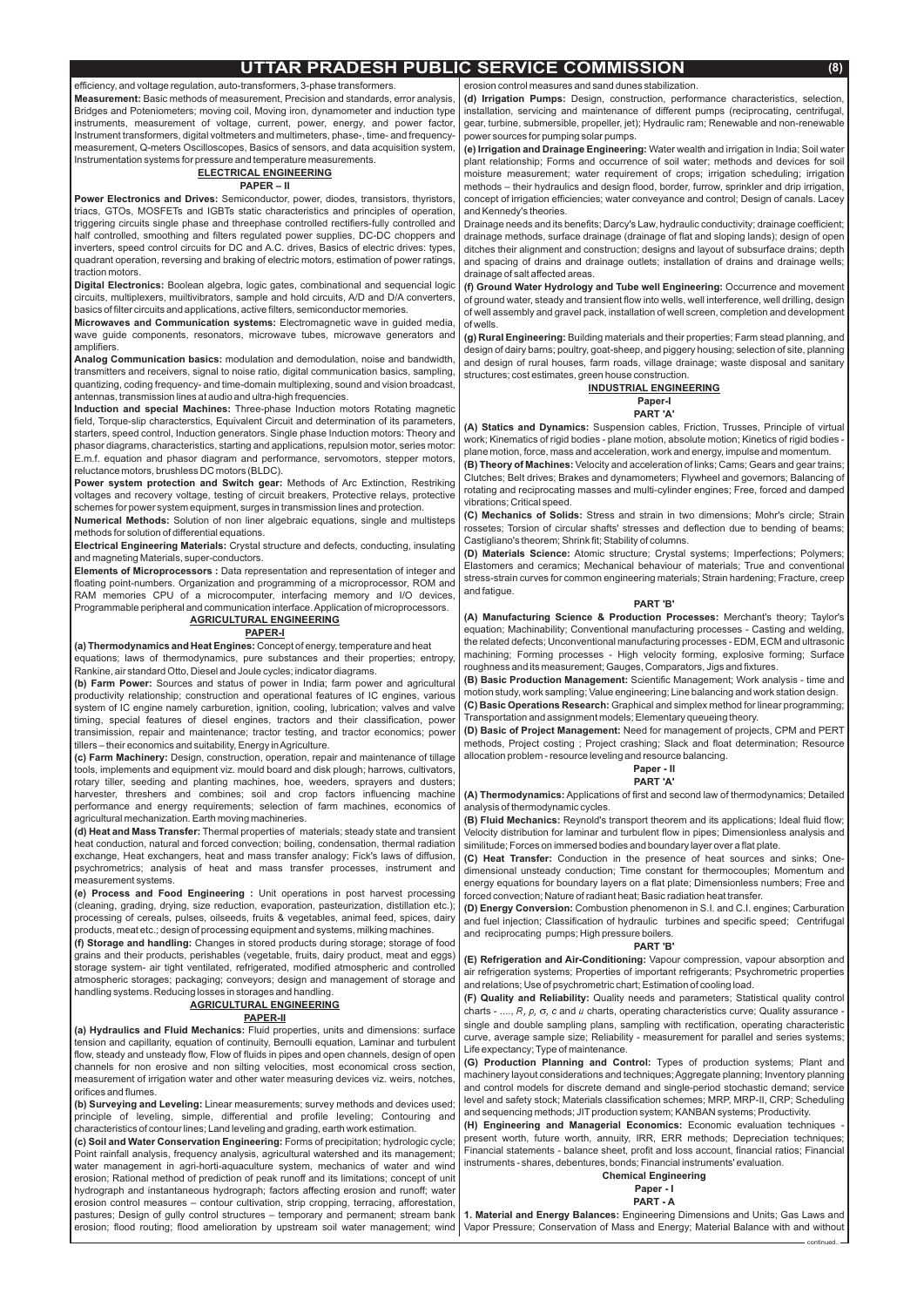#### Reactions and Recycle.

**Operations Involving Particulate Solids:** Properties and Handling of Particulate Solids; Size Reduction- Crushing and Grinding and Related Equipment; Particle Classification; Mixing of Solids and Pastes; Sedimentation and Setting; Centrifugal Separators.

**2. Thermodynamics:** Perfect Gas Laws; Real Gases; General Energy Equations; Change of States; Laws of Thermodynamics; Concept of Chemical Equilibrium; Free Energy and itsApplications; Fugacity andActivity Coefficients.

**3. Fluid Flow Operations:** Pressure Measuring Devices; Viscosity of Fluids; Equations of Fluid Flow for Compressible and Incompressible Fluids; Laminar and Turbulent Flow in Pipes; Reynolds Number; Pressure Loss; Economic Pipe Selection; Metering of Fluid Flow; Similarity Between Energy, Mass and Momentum Transfer, Non-Newtonian Fluids; **Compressors, Pumps, Fans and Blowers:** Classification; Properties; Characteristic Curves; Parallel and Series Operations; Noise;Agitation and Mixing of Liquids.

4. Heat Transfer Operations: Conduction: Basic Concepts; Film Coefficients; Composite Wall; Log Mean Values; Lagging Materials and Critical Insulation Thickness; **Convection:** Forced and Natural Convection; Film Coefficients, Heat Exchangers; Heat Transfer to Fluids with Phase Change; **Radiation:** Laws and Factors Governing Radiative Heat Transfer; Combination of Heat Transfer Modes; Unsteady-state Heat Transfer.

**1. Mass Transfer Operations:** Diffusion; Convective Mass Transfer; Phase Equilibrium; Mass Transfer with Phase Change; Evaporation and **Drying:** Evaporation Equipment and Operation Methods; Heat Transfer Coefficient in Evaporators; Single, Double and Multiple Effect Evaporators; **Drying:** Water Vapor Pressure and Humidity; Psychrometric Charts; Equilibrium Moisture Content of Materials; Method of Drying; Constant and Falling Rate Drying Curves; Equipment for Drying; **Crystallization:** Solubility Curves; Crystallization; Crystallizers.

**2. Gas-Liquid and Vapor- Liquid Separation Processes:** Types of Separation Processes and Methods; Equilibrium between Phases; Single and Multiple Equilibrium Stages; Mass Transfer between Phases; Humidification; Absorption, Driving Force, Packed Absorption Tower, Bubble Plate Absorption Tower, Absorption Tray Efficiencies; **Vapor-Liquid Separation Processes:** Vapor-Liquid Equilibrium; Constant Boiling Mixture; Distillation Methods; Volatility; Simple Distillation Methods; Distillation with Reflux and McCabe-Thiele Method; Distillation Tray Efficiencies;Azeotropic Mixtures.

3. Liquid-Liquid and Solid -Liquid Separation Processes: Single and Multi-stage Stage Liquid-Liquid Extraction Processes; Equipment for Liquid-Liquid Extraction; Filtration; General Relationships Constant pressure and Constant Rate filteration, **Liquid-Solid Leaching:** Basic Concepts and Equipment; Equilibrium Concepts; Single and Multistage (Counter-current) Leaching.

**4. Chemical Reactions and Reactors and Process Control:** Zero, First, Second and Nonlinear Order Reactions; Half-Life and Doubling Time; Consecutive Reactions; Mixed Batch Reactors; Plug-Flow Reactors; Completely Mixed-Flow Reactors; Mixing Models; Comparison of Reactor Performance; **Process Control and Instrumentation:** First and Second Order Systems; Physical and Block Diagrams; Input, Controlling, and Actuating Means; Final Control Elements; Input Functions and Their Type; Oscillatory Element; Control and Measurement of Concentration, Flow, Level, Pressure, Temperature Control Systems; Mechanical Dampers; Distillation Column Control; Computer Aided Process Control.

**1. Process Equipment and Plant Design:** Cylindrical and Spherical Vessels; Theories of Failures; Types of Formed Heads; Crown and Knuckle Radius; Static and Dynamic Stresses; Longitudinal and Circumferential Stresses; Joint Efficiency.

**2. Materials of Construction:** Corrosion and Application of Corrosion Resistant Materials; Polyethylene, Poly propylene, Poly Vinyl Chloride; Rubber; Teflon; Glass; Cast Iron; Lead; Stainless Steel; Monel; Hestelloy; Nickle Alloys; Titanium Alloys; Insulating Materials.

**3. Energy Resources and Conservation:** Renewable and Non-renewable Energy Resources; Solar Energy; Fossil Fuels- Classification and Composition; Physico-chemical Characteristics and Energy Content of Coal, Petroleum, and Natural Gas; Wind Energy; Biomass and Biogas; Energy Use Pattern and Future Energy Needs; Energy Conservation Policies; **Combustion:** Ultimate Analysis of Coal; Proximate Analysis of Coal; Analysis of Fuel Gas; Heating Value of Fuels; Combustion Chemistry and Equations; Combustion of Solid, Liquid and Gaseous Fuels;Air for Combustion.

**4. Inorganic Industries: Steam and Water:** Water Treatment; Distribution of Water; Saturated and Superheated Steam; **Inorganic Industries:** Acids; Hydrochloric, Hydrofloric, Hydrobromic, Sulfuric, Nitric Acids; Cement and Lime; Chloralkali; Nuclear; Explosives and Propellants; Fertilizers.

1. Organic Industries: Petroleum Refining; Petrochemicals- Methane, Ethylene, Acetylene, Propylene, Butene; Polymerization Techniques; Chemicals from Aromatics; Herbicides Pesticides and Insecticides; Paint and Varnish; Oils, Soap and Detergents; **Fermentation Industries and Herbal Products:** Production of Alcohols; Mint and Essential Oils; Flavour and Fragrance.

2. Industrial Pollution Control- Wastewater Treatment: Sources, Type and Effects of Pollutants; Collection and Transport, Preliminary and Primary Treatment, Secondary Treatment, Tertiary Treatment, Sludge Treatment and Disposal, Selection of Treatment Strategies; Design of ETP for Industrial Wastewater Effluent from Paper, Tannery, Sugar, Distillery, Dyeing, Fertilizer, Pharmaceutical and Pesticide Industries. **3. Industrial Pollution Control-Air Pollution, Solid Wastes and Noise Pollution:** Major Air Pollutants, Sources and Effects of Air Pollutants, Air Quality Standards; Air Quality Control- Treatment of Gaseous and Particulate Emissions, Dispersion of Pollutants; **Solid Waste:** Generation, Collection and Characterization of Solid Wastes; Reuse, Recycling and Combustion of Solid Wastes, Hazardous Wastes and their Management; **Noise Pollution:** Measurement of Noise; Effect on Human Health and Work Efficiency; Noise Abatement and Control.

2- BUILDING PLANNING AND CONSTRUCTION-1- Behaviour of building materials and elements of structure under fire and fire fighting conditions, fire hazard, personnel hazard, damage hazard, fire precautions, fire precautions in relation to fire hazard, Grading of Occupancies to damage hazard with reference to fire load and fire resistance of elements of structure. Problems of High rise buildings and their safety measures. Behaviour of retardant structures under fire, Stairs, Sizes, layout and various kinds of stairs in different kinds of buildings.

**3- BUILDING PLANNING AND CONSTRUCTION-II-** Grouping of buildings on the basis of:-Population, characteristics and occupancy, Precautions relating to personal safety in various occupancies; their constructional features, exists, staircase, their location and travel distance, maintenance and calculation of discharge value etc.

**3- FLUID MECHANICS -** Flow Through Pipes & Fire Fighting Hoses: Equations for pipe flow. Friction charts and their uses, Losses in pipes and fittings, Hydraulic gradient lines and total energy lines, Pipes in series and parallel. Siphon, Water hammer phenomenon. Economic of pipe systems. Power Transmission Through Pipeline: Condition for maximum power transmission through a given pipeline (single pipe), Relationship of nozzle diameter to pipe diameter for maximum power transmission.

**4- AUTOMOBILE ENGINEERING-** Classification, construction details of Engine Component Combustion in S.I. Engines. Combustion in C.I. Engines. Type of Study of diesel petrol gas fuel feed systems Transmission assembly. Types of Gear box, Transfer of gear box operation and maintenance of gear box. Propeller shaft. Axles, Types and Application Brakes type construction and Operation of Hydraulic Pneumatic Brake systems. Maintenance of brakes. Types classification of system Lubricants Cooling System- Air Cooling Water Cooling components and working of cooling system Ignition System Magnet Ignition Battery Ignition Electronic Ignition

**5- APPLIED ELECTRICAL ENGINEERING-** Introduction to Power Generation (Thermal, Hydro, Nuclear, Wind, and Solar). Generation, Transmission & Distribution through different voltage levels; Low voltage distribution system (Over head& Underground, single. phase & three phase), Definitions of luminous flux, luminous intensity, candle power, illumination, luminance, luminous efficiency (lumens/watt) of different types of lamps, AC motor, Three-phase Induction Motor Single Phase Induction Motors, Necessity of equipment earthlings, Fuses (Rewirable & HRC), MCB, ELCB (Elementary concepts only), Basic operation of UPS & Invertors.

Hazard Analysis; Risk Assessment and Management; Hazard and Operability Studies: **Fire and Fire Hazard:** Fire Prevention and Fire Fighting in Chemical Plants; <code>Safe Working</code> **Practices and Personnel Protection:** Handling, Storage and Transportation of Materials; Intrinsic and Extrinsic Safety; Safe Working Practices; Importance of Good Housekeeping; Work-Place Safety; Personnel Protection Equipment; **Engineering Decisions:** Decisions Based on Technical, Cost/Effectiveness, Cost/Benefit, Risk, Environmental and Ethical Decisions.

6- ELEMENTS OF ELECTRONICS & COMMUNICATION: Modulation: AM, FM and Phase, modulation principles and basic circuits, HFV & VHF transmitters, Demodulation of AM and FM. AM Receivers, Crystal, Tuned Radio Frequency (TRF) and super heterodyne receivers, Block diagrams and Principles. Ground Wave, Ionosphere, Duet Propagation,Antenna: Principles of Dipole antenna, Yago array, Directive and broad band Antennas, TV: Basic Principles of T.V. transmitters and receivers, Radio links, Principles of microwave links and satellite communication.

#### **PART - B**

7- APPLIED PSYCHOLOGY- Psychology of learning: Fire-fighting skills as learned behavior, Principles of learning useful in the training of fire-fighting personnel, learning values and attitudes required in a successful fire-fighter; Fire-fighting as risk-taking behavior, Calculated-as-irratic risktaking' Need for assessing risk-taking tendency in fire-personnel. Fire-site as a social situation victims, Spectators and fire personnel as its constituents, Human factors in occurrence of fire e.g. age, sex, education, social status and in mode of escape; General characteristics of, behaviour under panic; Characteristics of crowd behavior, General considerations in handling the spectators and the victims, without lowering efficiency. Fire-fighting as interactional situation; Importance of effective communication among the interacting elements; Fire-fighting as a team-work, significance of communication in the team members.

**8- PARAMEDICS** - Paramedics: definition; qualities of duties, tasks of a paramedics. Study of the human body and its various systems such as the system armscular systems, digestive system, respiratory system, circulatory system central nervous system, excretory system

#### **Chemical Engineering**

#### **Paper - II PART - A**

#### **Part-B**

**9- FIRE CODES & STANDARDS-** Specification of Rescue of fire fighting equipment. Technical parameter / specification specific reference to appliances. Code & Standards concerning construction & Design of building. Code and Practice for construction of temporary structures, pandal, Samiyana and scaffolding.. International code & standard for Hydraulic platform. Turntable ladder and other Rescue and fire fighting devices and components. Code and Standard for passive fire protection system and materials. Code, Standard and specification concerning to safety of fire fighting personnel i.e., Breathing Apparatus P.P.E., safety gears and other devices. Code, Standard and byelaws concerning Industrial, Municipal and State life safety & fire protection measures.

#### **4. Hazard and Risk Analysis and Safe Working Practices and Personnel Protection:**

#### **Fire Engineering**

#### **Paper - I**

**1- BASICS OF CIVIL ENGINEERING-** Introduction to Civil Engineering, General concepts related to building, Components of Buildings, Building Materials, Surveying, Instrumentation in Civil

**10- FIRE SERVICE HYDRAULICS-** Basic Principles of Hydraulics — Properties of water. water Pressure at a point, Measurements of pressure, hydrostatic forces - Total pressure and centre of pressure, - Bernoulli's Theorem and Applications, Hazen-Williams Formula, Pressure Loss in pipes and Fittings, Flow through nozzles, power transmitted through nozzle, condition for maximum transmission, nozzle reaction, water hammer, Introduction, main parts of centrifugal pumps, work done by centrifugal pumps on water, cavitation , Introduction, main parts of a reciprocating pump, working of a reciprocating pump, multistage centrifugal pumps, effect of velocity on friction in suction and delivery pipe, Automatic Sprinkler system- types of sprinkler system, sprinkler system in tall building, wall wetting sprinkler, design of sprinkler system, Reliability of sprinkler system, water spray and deluge system.

## **UTTAR PRADESH PUBLIC SERVICE COMMISSION** *¼9½*

Engineering Structures, Water Resources Engineering-Introduction to Hydraulic structures of storage; water conveyance systems; Watershed management: Definition, Necessity and methods; Transportation Engineering-Role of transportation in national development; Various modes of Transportation. Classification of Highways: Expressways, NH, SH, MDR, ODR, VR; Types of Pavements, Traffic Signs, signals, Parking system, and Causes ofAccidents.

**1- FIRE RETARDANTS** - Basic concepts of fire retardants, definition and terminologies, classification of fire retardants, flame spread, flame retardant. Difference between flame and fire retardant, Mechanism and principles of operation of fire retardant, Physical action, Mechanism and principles of operation of flame retardant,Fire retarding materials, Textile, composites, natural polymers, lingnocellulosic materials & intumescents material. Application of halogen flame retardants, Graft Copolymerization as a tool for flame retardancy, performance based test methods for material flammability.

2- SPECIAL HAZARDS & FIRE PROTECTION-I- Constructional features of an Air Crafts and Helicopters, Basic Fire-Hazards, Nature of Air Crashes, Emergency landings including belly leading etc, Problems of rescue and fire-fighting in Aircraft & helicopter carrying ammunition, bombs, nuclear weapons etc, Crash Tender: Provision of Crash — Fire — tenders including Rapid Intervening appliances; Categorization of Air-Port, their extinguishing media. Constructional features of

(i) Roof Exists:

(ii) Portable Means of Escape and their Maintenance.

2) Layout Plans, Scale Plan, Elevations and Sections, Sketch of a Fire. Activity. Sketch of Zone, Surrounding, Fire Incident at a Place.

**11- ARTIFICIAL INTELLIGENCE-** What is AI?. The Foundations of Artificial Intelligence, Robotics — Tasks', application, Parts , Architectures, Configuration Spaces, Navigation and Motion Planning, **Components, Robotics Technology of the Future and Future Applications: Robot Intelligence,** Advanced Sensor Capabilities, Tele-presence and Related Technologies, Mechanical Design Features, Mobility, Locomotion and Navigation. The Universal Hand. Systems Integration and Networking, Characteristics of Future Robot Tasks. Future Manufacturing Applications of Robots. Hazardous and Inaccessible Non- Manufacturing Environments, Service Industry and Similar Applications, Summary, Foundation of Reasoning & Perception, on the Possibility of Achieving **Fundamentals of Robotics/Fundamentals of Robot Technology, Programming and Applications Robot Technology: The Robot and its Peripherals: Control Systems and**

3) Maps and Layouts, Survey, map, Schematic diagram, Contour map and Isometric projection. 4) Fundamentals of Fire Safe Building design; Systems concepts of Fire Safe Building design:

Building and site planning for fire safety;

Merits and Demerits, Working. Self Starter, Dynamo voltage regulator, Battery construction, operation and maintenance. Construction, operation and Maintenance of fire fighting. vehicles and appliances.

Construction and operation of fire boats and other rescue and extinguishing appliances, Study of different types of chassis and superstructure, Rules and Regulations of R.T.O.

Intelligent Behaviour intentionality and Consciousness

12- URBAN PLANNING- Urban Growth and System of Cities. City — Region Linkages: City; fringe and the periphery, Metro and Mega Cities: Problems and Issues, Growth trends and processes, characteristics; problems, concepts and concerns of urban sustainability, Human Settlement Planning and Urban Development Concepts, Planning for under-ground development like metro rail, tunnels, market complexes and any other modern development. Water Supply and Sanitation: Quantity & quality, source of supply, transmission and distribution, treatment methods,. design quidelines. Sanitation concept disposal systems, low cost sanitation options, engineering aspects of sewage disposal. Fire and Electrification: Planning for fire protection, services and space standards, location criteria Traffic and Transportation: Planning for infrastructure and facilities for transport.

#### **Fire Engineering**

#### **Paper - II**

continued..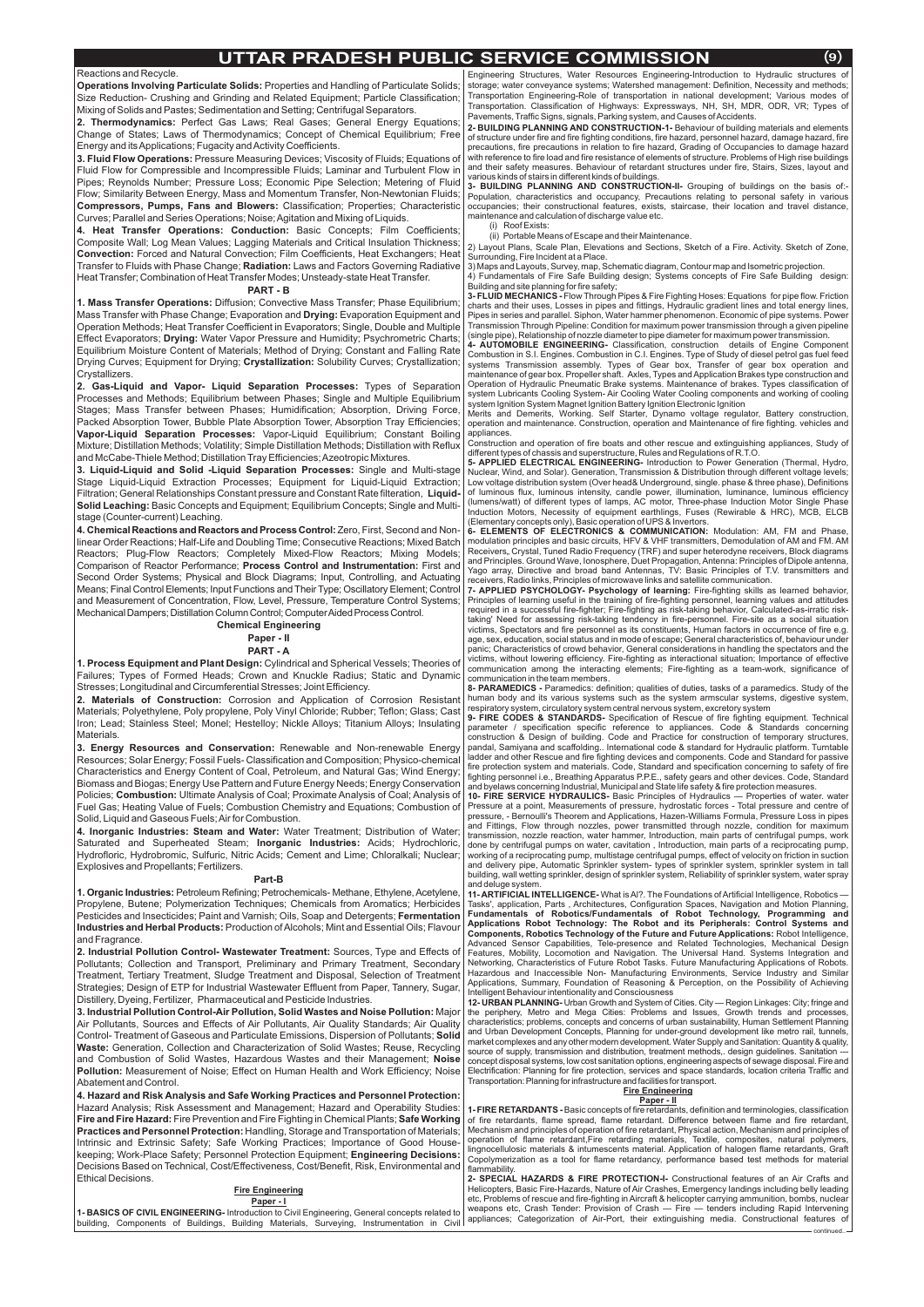## **UTTAR PRADESH PUBLIC SERVICE COMMISSION** *¼10½*

Passenger and cargo ship, shipyard and port. Hazards, preventive measures and tactical |theorem for boundary layer, separation and its prevention by boundary layer suction; Concept of management. Constructional features of Passenger and goods train, yard, tunnels and railway station. Hazards, preventive measures and tactical management, Study of Layout and plan of Nuclear establishment, Hazards, preventive measures and tactical management.

**3- FIRE MODELING-** Modeling: Models and reality, properties of model, building a model, need of model. Linear programming and model formulation: structure of linear programming model, application of LP model, general mathematical model for linear programming problem, solution of LP model (Graphical and Simplex method), sensitivity analysis, Network Model — Project Management, Formation of Network, CPM & PERT analysis, Probability of Completion of Project, Cost Analysis of Project, and Concept of Crashing.

**Fire modeling:** Elements of fire, fire propagation, fire compartment, the fire flame and plumes, the hot and cold gas layers, burning regime estimate

**4- FIRE CODES & STANDARDS:** Specification of Rescue of fire fighting equipment. Technical parameter / specification specific reference to appliances. Code & Standards concerning construction & Design of building. Code and Practice for construction of temporary structures, pandal, Samiyana and scaffolding. International code & standard for Hydraulic platform, Turntable ladder and other Rescue and fire fighting devices and components. Code and Standard for passive fire protection system and materials. Code, Standard and specification concerning to safety of fire fighting personnel i.e., Breathing Apparatus P.P.E., safety gears and other devices. Code, Standard and byelaws concerning Industrial, Municipal and State life safety & fire protection measures, BIS codes as mentioned in national building code of India-2016 part 4, OISD guidelines for oil and gas installations.

**5- FIRE SERVICE HYDRAULICS-** Basic Principles of Hydraulics — Properties of water, water Pressure at a point, Measurements of pressure, hydrostatic forces - Total pressure and centre of pressure. - Bernoulli's Theorem and Applications. Hazen-Williams Formula, Pressure Loss in pipes and Fittings, Flow through nozzles. power transmitted through nozzle, condition for maximum transmission), nozzle reaction water hammer Introduction. main parts of centrifugal pumps work done by centrifugal pumps on water, cavitation, Introduction, main parts of a reciprocating pump, working of a reciprocating pump, multistage centrifugal pumps, effect of velocity. on friction in suction and delivery pipe, Automatic Sprinkler system- types of sprinkler system, sprinkler system in tall building, wall wetting sprinkler, design of sprinkler system, Reliability of sprinkler system, water spray and deluge system.

6- FIRE PROTECTION: Fire Resistant Construction, Construction materials — Steel, Steel Insulation, Concrete, Fire resistance calculations .Fire resistance tests — **Furnace exposure tests, Empirical correlations, High intensity fire resistance tests**. Fire Walls — General criteria for fire walls, Fire wall design, Fire wall loss experience. **Fire doors** — Types of fire doors, Fusible links and detectors, Reliability issues. **Insulated metal deck roofing** — Description, Tests and classifications, Water spray protection of exposed structures ,Smoke Production & Properties, Particle size of **smoke** from burning wood and plastics, Smoke Aerosol Properties, Visibility, Smoke isolation and venting, Isolation and suppression within ventilated equipment. **Building smoke control** — Buoyancy pressure differences, Volumetric expansion pressures, Isolation via ventilation exhaust, Upstream smoke propagation, Door and damper smoke leakage, Heat and smoke roof venting.

**7- SPECIAL HAZARDS & FIRE PROTECTION-II-** Flammable liquid ignitability and extinguish ability, Flash points and fire points, Auto ignition temperatures, High flash point, liquids, Water miscible liquids, Low flashpoint liquids Low Expansion Foam, Medium, and high expansion foam Dry Chemical and twin agent. extinguishment Carbon dioxide suppression,: Halon replacement suppression agents, **Flammable liquid storage: Storage Tanks** — Generic tank designs, Storage tank loss history and fire scenarios, Fire protection of oil Tank Farm area, Electrical cables and equipment, Electrical cables: Generic description, Cable fire incidents' Cable flammability testing and classifications, Cable fire suppression tests — Sprinkler and water spray suppression tests, Gaseous suppression system tests, Electronic component flammability, Detection and suppression of electronic equipment fires-, Transformer generic description, Transformer fire scenarios, Transformer fire incidents, Installation and fire protection guidelines **Blast Waves:** ideal blast waves, Pressure vessel ruptures, Vapour cloud explosions, Vented gas and dust explosions.

8- FIRE & SMOKE DYNAMICS: Fuels and the combustion process, The physical chemistry of combustion in fire, Burning of liquids and burning of solids.

**9- PASSIVE FIRE SAFETY MEASURES:** Terminology used in Buildings and different occupancies. Occupancies, General requirement in the building. Types of construction, Fire resistance ratings of materials. Affecting factors of Means Of Escape and Structural Fire Safety, Compartmentation, Fire separation wall , Smoke Extraction systems Analytical method of fire resistance of steel members concrete members, Timber member and other affecting component/parts of buildings.

**10- FIRE LAWS:** The Law and the Fire Service, The Law suit process, Judicial System, Legislatures and Statue, Doctrine of Sovereign immunity; Governmental liability in India with reference to the Indian Constitution, Code and code enforcement, Standards and the Law, Model Fire Service Legislation, its scope and object, The PetroleumAct of 1934, Calcium Carbide Rules, Cinematograph Act, 1938, Factories Act of 1938, Explosives Rules of 1940, Fire Safety Act, Factories Act and Civil Right Act. General Principles of Compensation Laws and Fire Insurance Assessment and Case studies, Occupational Safety and HealthAct (OSHA), Disaster ManagementAct -2005, Uttar Pradesh Fire prevention and Fire Safety act-2005 and rules, National building Code -2016.

**11- DESIGN & INSTALLATION OF DETECTION AND FIRE FIGHTING SYSTEM:** Provisions & applicable standards of detection and alarm system, Introduction of detection devices, alarm and detection system, Type of detectors, Method of selection, design, installation, testing and commissioning of alarm and detection system, Hydraulic Calculation, Design of hydrants, wet riser and dry riser system, Design of Sprinkler system: types of Sprinkler Systems, Calculation of Spray systems based on hazards, Design, Calculation and installation of fire pumping system based on standard norms and procedure, Installation, Testing and Commissioning of water based fixed fire fighting system. Classification and property of foam, gases and dry chemical powder. Provisions & applicable standards of foam, gases and dry chemical powder based systems, Identification, Hydraulic Calculation and Design of foam system, foam application method, Description, number and placement of foam application devices, Selection of foam agent, Rate of application of foam solution, Rate of foam concentrate, Identification and Design of clean agent based system. Design of Fire Alarm System, purpose, general requirements, operation, types of fire alarm system and their maintenance.

12- FIRE & ARSON INVESTIGATION: The nature and behaviour of fire: Elements of Combustion, Flaming and Glowing Fire, Explosive Combustion, Heat Transfer, Sequence of Room Fire, Effects of Environmental Conditions, Combustion Properties of Liquid & Gaseous Fuels. Combustion Properties of Solid Fuels, Source of Ignition: Primary Igniter, the role of services and appliances in starting fire, Structure fire & their investigation: Elements of building construction, General principals of fire behaviour, Investigative information during suppression, Examination of structure fire scene, Documenting the fire scene, Grass and Wild Fires, Automobile Motor Vehicle and Ship Fires, Electrical causes of Fire, Clothing & Fabric Fire, Explosion & Explosive Combustion, General Fire Evidence, Identification of Charred or Burned Materials & Documents, Failure Analysis-Forensic Engineers, Evaluation ofAppliances & Wiring, Miscellaneous Laboratory Test, Chemical Incendiaries Non-Fire-Related Criminal Evidence: Fingerprints, Blood, Impression Evidence, Trace Evidence.

Ignition of flammable vapour/air mixtures, Ignition of liquids, The phenomenology of flame spread, Theoretical models of flame spread, Spread of flame through open fuel beds, Applications, Spontaneous ignition in bulk solids, Smouldering combustion, Glowing combustion, The, growth period and the definition of flashover, Growth to flashover, Fire resistance and -fire severity, Methods of calculating fire resistance, Projection of flames from burning compartments, Spread of fire from a compartment, Production and measurement of smoke, Smoke movement, Smoke control systems.

Introduction to flow in open channels, Uniform flow and critical flow, Gradually varied flow — Theory and flow computations with special reference to compound sections, Flow profiles; Rapidly varied flow — Energy-depth relationships, Hydraulic Jump — prismatic and non-prismatic channel, Hydraulic jump as energy dissipators, Crested weirs, ogee spillway; Culvert hydraulics; Sluice gate flow; Spatially varied flow with increasing and decreasing discharge, Side weirs, Bottom racks; Channel design, Silt theories — Kennedy's and Lacey's, Erodible and non-erodible channels; Introduction to River Hydraulics, Sediment transport, River mechanics, river erosion, river training works, Dams purpose, classification and site identification; Hydraulic models — Concept, Classification, .<br>Applications, & Modelling.

Ground water - types of aquifers - storage coefficient - coefficient of transmissibility - steady radial flow into a well located in an unconfined and confined aquifers - Tube wells and Open wells - yield from an open well. Water logging - causes and effects of water logging - remedial measures - land reclamation - land drainage - benefits - classification of drains - surface drains -subsurface drains design principles and maintenance of drainage systems.

Flow characteristics, Classification, Fluid properties, Fluid pressure and its measurement, Continuity equation, rotational and irrotational flow, vorticity, velocity potential and stream function, flow net, Euler's equation, Bernoulli's equation and its applications, Darcy-Weisbach equation, energy losses in pipelines, equivalent pipes, multiple pipe systems, siphon, Laminar and Turbulent flows, Laminar flow in parallel plates, pipes, characteristics of turbulent flow, Concepts of boundary layer, Dimensional homogeneity, Buckingham's  $\pi$  theorem, geometric, Kinematic and dynamic similarity, model studies, Types of open channels, classification of flows, concept of specific energy, critical depth, Chezy's and Mannings equation, roughness coefficients, equivalent roughness, Hydraulically efficient channel cross sections.

Locally on water resources, Local water organizations. National water organizations. Environmental Considerations on darn Construction.

Equation of fluid flow - Conservation of mass, conservation of momentum, stress and strain in fluid flow and their relations, conservation of energy, work done due to viscous stress, Navier stokes equations, Three dimensional Continuity equation in Cartesian, Laminar flow of viscous incompressible fluids, Flow between parallel flat plates, Couette flow, plane Poiseuille flow, flow in cylinders, in rotating cylinders, flat plates; Boundary layer equation, Blasius solution, shear stress and boundary layer thickness, boundary layer on a surface with pressure gradient, momentum integral

#### **Hydraulics Engineering Paper-I**

#### Fluid Mechanics

Introduction to Hydrology, study and analysis of the basic processes of hydrology of watershed including the theory, measurement and application of mathematical, statistical and graphical techniques associated with each of phenomena; Run off hydrographs and unit Hhydrographs for complex storms; synthetic and instantaneous hydrographs; Flood estimation and routing -Modern techniques; prediction of peak flow and snowmelt; yields from basins; Introduction to Hydrometeorology: Agro-climate; Climatic parameters; Instrumentation; Data recording and Trend analysis.

#### **Hydraulics**

Fluid properties, Forces on submerged objects, Similitude and dimensional analysis, the energy equation for an ideal fluid. Introduction to flow in open channels- Velocity profiles, the energy equation applied to real fluids, Flow resistance, Computations for steady, uniform flow. Flow in channel sections with variable roughness, the momentum principle, Specific energy. Gradually varied flow in open channels, Determination of flow resistance in open channels, Classification of water-surface profiles, Local energy losses in natural channels, Water-surface profile computations. Discharge computations for rapidly varied flow, Rapidly varied flow at constrictions, Flow through culverts, Flow over weirs.

Introduction to groundwater resources, occurrence and movement, Aquifers and their characteristics/classification, - Surface investigation - Geophysical -electrical resistivity - Seismic refraction - Gravity and magnetic - Geologic - Air photo interpretation - Dowsing. Subsurface investigation - test drilling -resistivity logging- potential logging - temperature and caliper logging, Darcy's law, Dupit's assumptions; Flow nets, Groundwater tracers, Well hydraulics —steady/unsteady, uniform/radial flow to a well in a confined/unconfined/leaky aquifer, Well flow near aquifer boundaries/for special conditions; Groundwater levels, Quality of groundwater, Contaminant transport processes, Advection-dispersion equation, Treatment of contaminated groundwater, Climate change and groundwater; Introduction to Groundwater flow modelling, Governing equations, Finite difference solutions, Surface and sub-surface investigations, Artificial recharge, Saline water intrusion in aquifers

Planning of Hydropower development; Hydropower potential; Operation of power plants for peak and base load; Characteristics of power market; Integration of various types of plants; Augmentation of power plants; Different types of hydro power plants; Small hydro power plants; Flow duration curve and its characteristics; Classification of modern turbines, efficiency, speed regulation, governors, coupling of turbines and generators. Types of power houses; Silting of reservoir, dead storage and useful life, rate of sedimentation, distribution of reservoir deposits, silt control. Surge tanks and hydraulic transients; Penstocks and pressure shafts; Intakes; Reservoir operation for hydropower generation in multipurpose projects; Basin scale hydropower development; Mathematical models for reservoir sizing and operation.

linearized stability of parallel viscous flow, transition to turbulent flow, Reynolds equation for turbulent flow, Reynolds stresses, Prandtl's mixing length theory, velocity profile, turbulent flow in pipes turbulent boundary layer on flat plate; Inviscid flow, Elementary plane flow solutions, uniform stream source or sink, vortex. Superposition of plane flow solutions, flow over wedge and circular cylinder. Hydrology

Principles of impingement of jets - Impact of jet on a stationary vertical plate, stationary inclined plate, stationary curved plate, hinged plate, moving vertical and inclined plates, moving curved plate and on series of moving flat and curved vanes fixed on the periphery of circular rim. Turbines - classificationimpulse turbines - Pelton wheel - Reaction turbines - Francis and Kaplan Turbines - draft tubes - Governing of a Francis turbine - Performance of turbines - specific speed and their significance. Centrifugal pump - description and working - Head, discharge and efficiency of a centrifugal pump pressure rise in the pump - minimum starting speed of a pump - cavitation - priming -multistage pumps - characteristic curves. Reciprocating pump - Description and working - types - discharge and slip power required to drive the pump -Indicator diagram - Air vessel - work done against friction with and without air vessels. Working principle and use of the following hydraulic pumps and machines - Deep well pumps - submersible and jet pumps, special pumps - Gear pump - screw pump, sewage pump, miscellaneous machines - Hydraulic press - hydraulic accumulator - Hydraulic ram.

Hydrologic cycle - rainfall, and its measurement - computation of mean rainfall over a catchment area using arithmetic mean, Theissen polygon and Isohyetal methods - Runoff -infiltration indices - Storm Hydrograph and unit hydrograph River regions and their characteristics - classification of rivers on alluvial plains - meandering of rivers - river training Reservoir planning - Investigations -zones of storage in a reservoir - single purpose and multipurpose reservoir -determination of storage capacity and yield - reservoir sedimentation -Reservoir life - Sediment prevention - Flood estimation- Flood forecasting -Flood routing.

Historical profile on world water resources development; Global water resources, Hydrologic cycle, Watershed zoning, Interrelation of water resources with other natural resources and the environment, Water quantity and water budget, Water allocation and water scheduling; Watershed management, Rainfall-Runoff analysis, Floods measurement, frequency analysis, design of peak flood and routing, Reservoir operation and design; Water resources availability and demand, Water use sectors — Domestic, Industries and Agriculture, Sustainable water resources development, Integrated Water Resources Management (IWRM), Socio-economic aspects of water resources management, Rainwater Harvesting; Water resource planning — concept, preliminary study, feasibility study, detailed planning, Design of water distribution system, Irrigation scheduling and techniques; Hydrologic Processes precipitation, evaporation and transpiration. Water quality parameters. Water pollution — causes, effects and measures., Global Efforts on Water conservation. Think Globally Act

Types of irrigation - Methods of supplying water -Assessment of irrigation water - Consumptive use and its determination - water requirement of various crops - Duty - Delta - Base period and crop period. Functions and components of a diversion head work - Function - selection of site - type of weirs on pervious foundations - cause of failure - Bligh's creep theory and. Khosla's theory -complete design of a vertical drop weir. Gravity dams - Non overflow section - forces acting - stability rules - elementary profile - Low and High dams - drainage gallery - Construction joints - Earthen dams -stability of slopes by slip circle method - seepage analysis and its control Types of canals - canal alignment - Kennedy's silt theory - Lacey's silt theory - Design of canals using the above theories - economical depth of cutting - canal losses - canal maintenance - lined canals, and their design - silt control measures. Canal falls - Necessity and location - Design of sand type fall - design of a cross regulator - cross drainage works - selection of suitable type of cross drainage work - canal outlets

Introduction to river mechanics, Width-to-depth ratio of a river, Two-phase motion and its dimensionless variables, Mechanical properties of flow, Aggrading rivers, Degrading rivers, Meandering rivers, Bed Forms; Regime Channels, Channel roughness and resistance to flow, Tractive force method of stable channel design, Erosion, deposition, scour; Local scour problems; Introduction to sediment transport, Threshold of particle transport - critical velocity and critical shear stress concepts, Sediment movement in water, Principles of transport of solids in pipes, Principles of movement of sediment by waves tides and currents; Sediment Load, Bed load estimation - du Boys, Shields, Meyer Peter, Einstein bed load function, Yalin's formula, Paintal stochastic approach, Suspended load - diffusion theory, Total sediment load by Kalinake, Latest models in sediment load assessment. continued..

#### **Groundwater Hydrology**

#### **Hydro Power Engineering**

#### **Hydraulic Machinery**

#### **Hydraulics Engineering Paper-II**

## **Water Resources Engineering**

#### **Water Resources Planning & Management**

#### **IrrigationAnd Hydraulic Structures Irrigation - necessity –**

#### **River Mechanics and Sediment Transport**